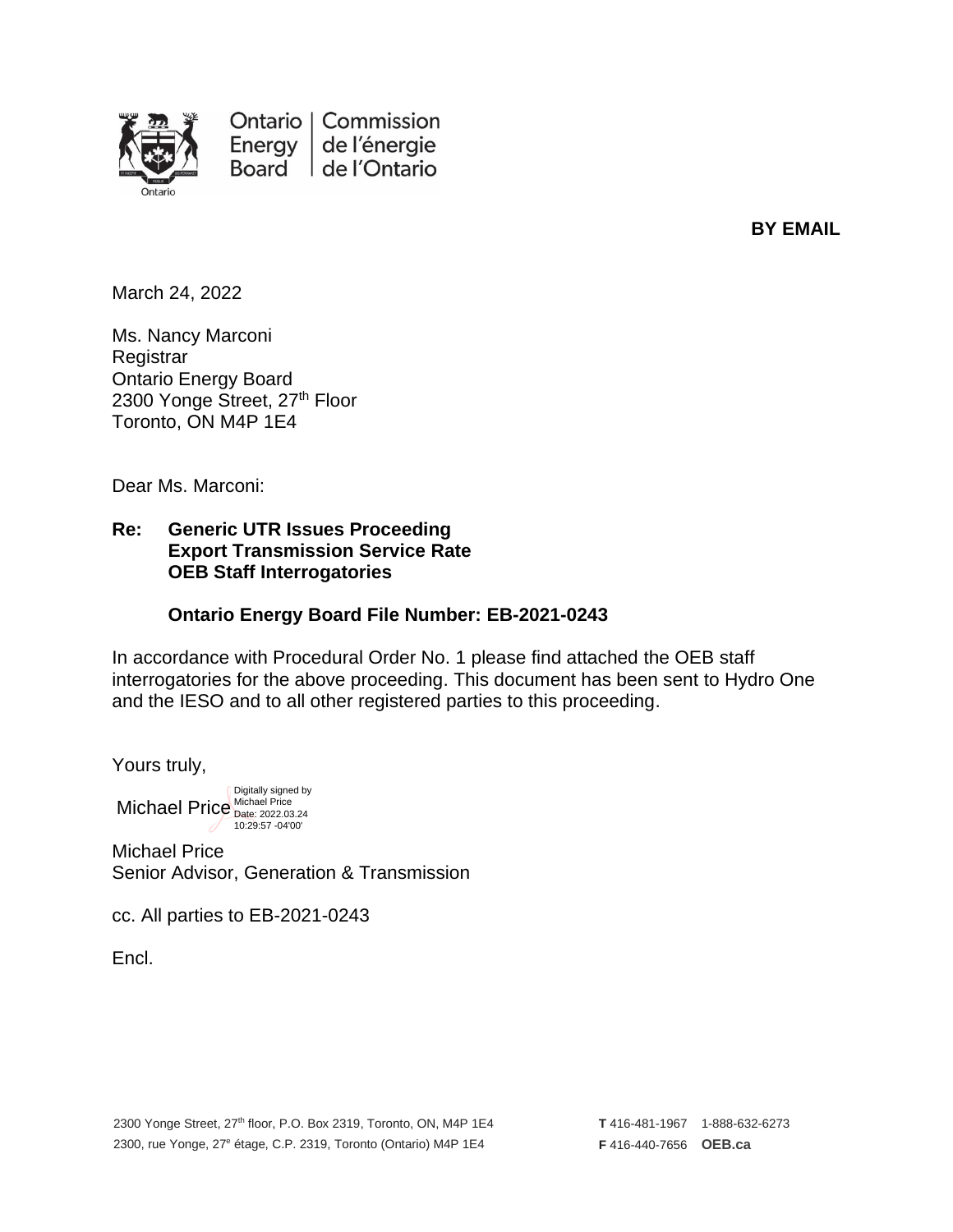# **Generic UTR Issues Proceeding Export Transmission Service Rate EB-2021-0243 OEB Staff Interrogatories March 24, 2022**

Please note: Hydro One and the IESO are responsible for ensuring that all documents they file with the OEB, including responses to OEB staff questions and any other supporting documentation, do not include personal information (as that phrase is defined in the *Freedom of Information and Protection of Privacy Act*), unless filed in accordance with rule 9A of the OEB's *Rules of Practice and Procedure*.

## **Staff-1**

Ref.: ETS Rate Submission<sup>1</sup> / p. 3

## **Preamble**

The ETS (Export Transmission Service) Rate Submission states that one of the issues that emerged since the market opening is "What ought to be an appropriate charge level to help defray the costs to domestic customers for the use of the network transmission facilities to facilitate export and wheel-through transactions?"

# **Question(s)**

a) In Hydro One's view, what is the purpose of the ETS? What problem is the ETS intended to solve?

The following questions, parts b) to g), are for the IESO:

- b) In the IESO's view, what is the purpose of the ETS? What problem is the ETS intended to solve?
- c) Please explain and clarify a wheel-through transaction including any differences with an export transaction.
- d) Please provide annual Ontario export and wheel-through quantities (TWh) from 2012 to 2021 by neighbouring jurisdictions.

 $1$  ETS Rate Submission is the Joint Report filed by Hydro One and IESO on October 14, 2021. Where references are made to attachments in the Joint Report, they are referred to as Submissions on the ETS Rate with the specific attachment number identified.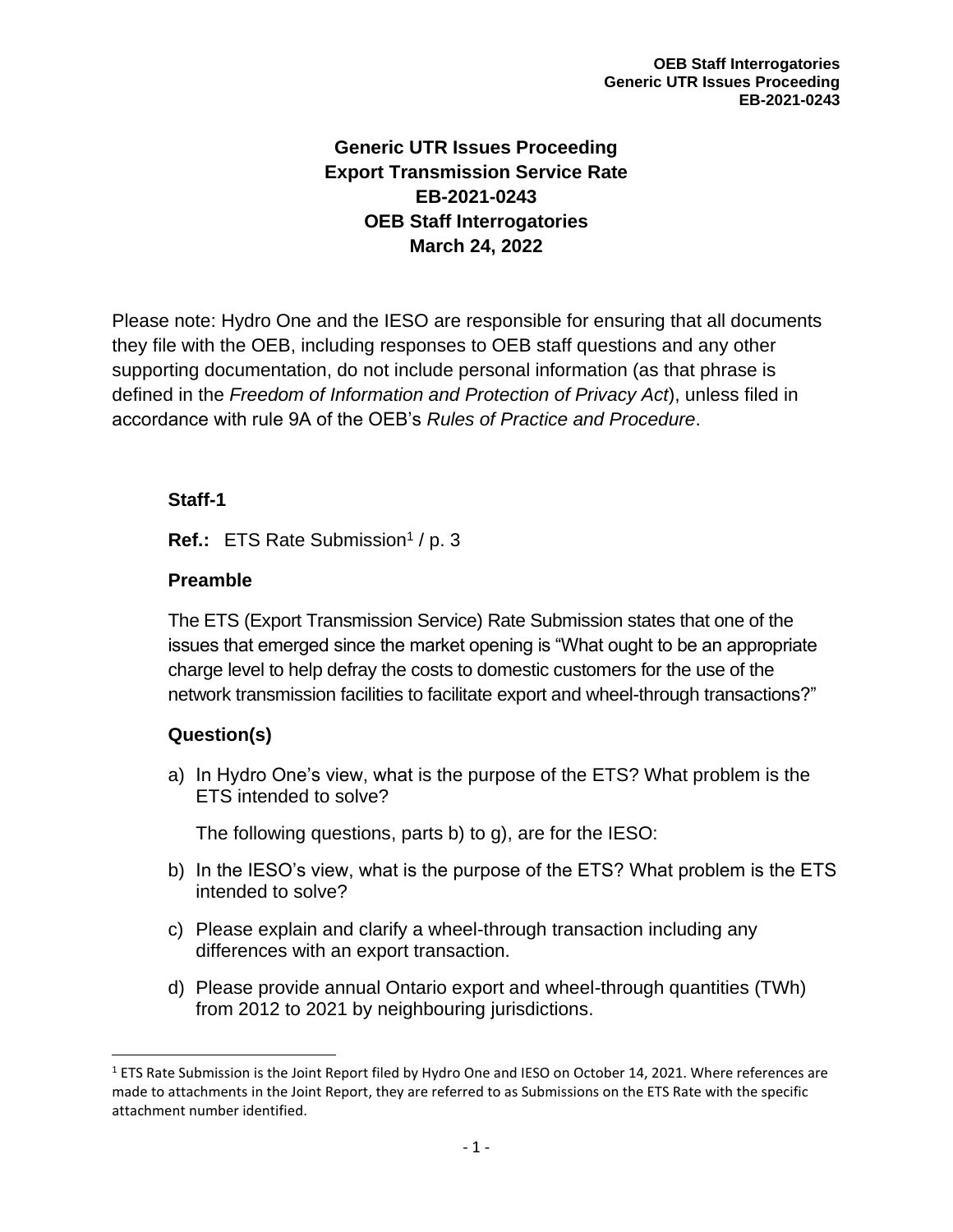- e) Please confirm if all export and wheel-through transactions in Ontario are subject to ETS charges. If not, please specify which transactions are not subject to ETS charges, their quantity, and the rationale.
- f) Please confirm if all export and wheel-through transactions in Ontario are subject to the Intertie Congestion Price (ICP). If not, please specify which transactions are not subject to ICP charges, their quantity, and the rationale.
- g) Please confirm and specify if there are any other charges that export and wheel-through transactions are subject to in Ontario (e.g., "uplifts"). If so, please specify which transactions are subject to these other charges. their quantity and the rationale.

**Ref.:** ETS Rate Submission / p. 8

#### **Preamble**

In the 2021 Elenchus Report, Elenchus surveyed whether other jurisdictions use cost allocation principles for the purpose of allocating shared network costs between domestic and export classes.

- a) Please confirm which jurisdictions use cost allocation principles for the purpose of allocating shared network costs between domestic and export classes.
- b) For those jurisdictions that use cost allocation principles for the purpose of allocating shared network costs between domestic and export classes, please specify the principles used, the amount of the allocation and the rate charges.
- c) Are there any directional-based approaches (e.g., value-based, marketbased) in other jurisdictions for the purpose of allocating shared network costs including ICP? If yes, please specify.
- d) Are there any settlement-based approaches in other jurisdictions for the purpose of allocating shared network costs? If, yes please specify.
- e) Are there any other approaches in other jurisdictions for the purpose of allocating shared network costs? If, yes please specify.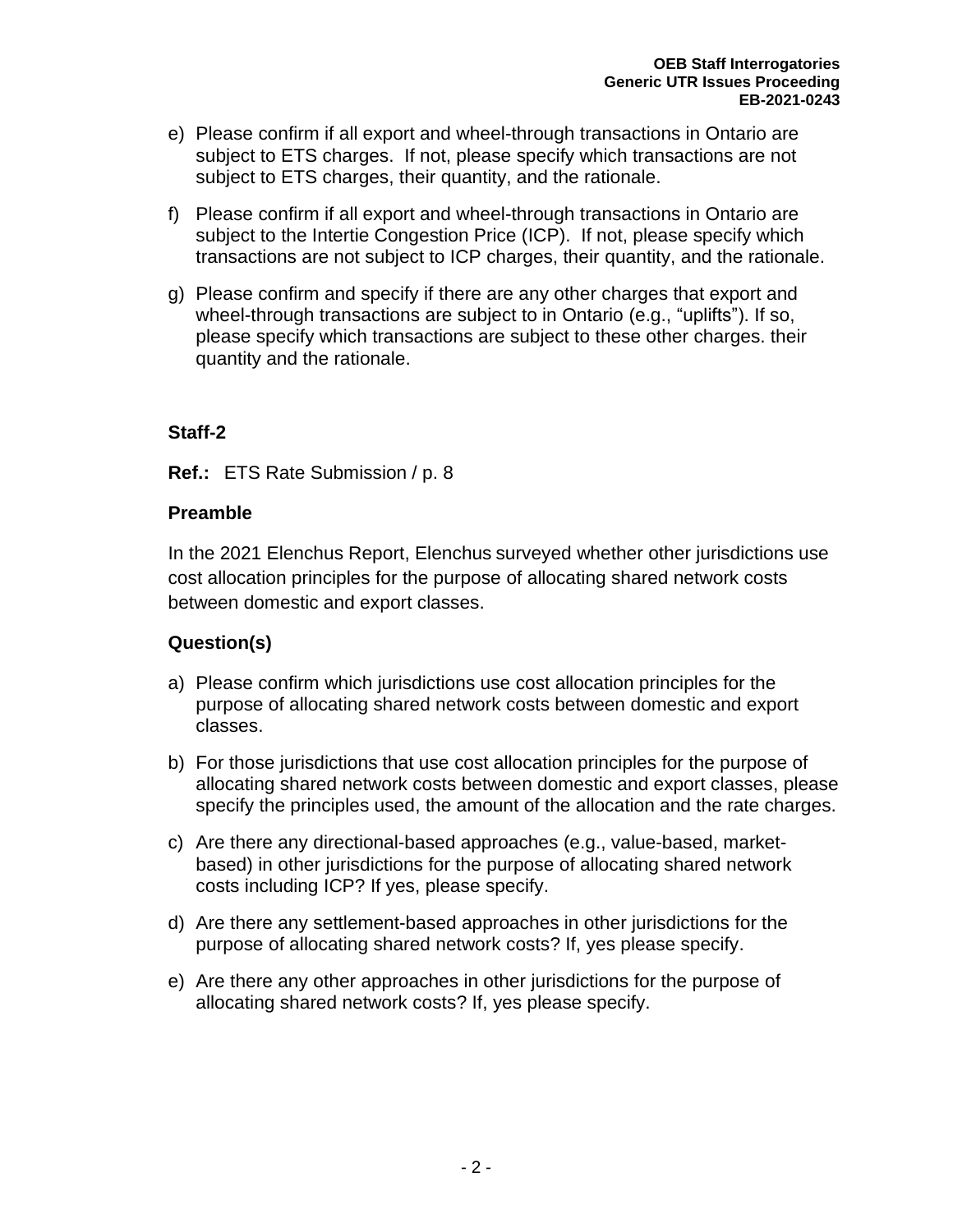**Ref.:** ETS Rate Submission / p. 10

## **Preamble**

Hydro One engaged CRA to update its 2012 Jurisdictional Review to reflect current export transmission service rates in other jurisdictions, the rationale behind those rates and how market implications are considered in the setting of export transmission service rates in those jurisdictions. Most jurisdictions included in the 2021 CRA Study apply Open Access Transmission Tariff (OATT) rates for export services, which promote competitive and non-discriminatory transmission access.

- a) Are there any directional based approaches in other jurisdictions for the setting of export transmission service rates including ICP? If yes, please specify.
- b) Are there any settlement-based approaches in other jurisdictions for the setting of ETS rates? If, yes please specify.
- c) Are there any other approaches in other jurisdictions for the setting of ETS rates? If, yes please specify.
- d) Please provide the rationale behind ETS rates in other jurisdictions.
- e) Please provide how market implications are considered in the setting of ETS rates in those jurisdictions.
- f) Which of Ontario's neighbouring jurisdictions have import transmission service rates? Please provide the rationale behind import transmission service rates in those jurisdictions and how market implications are considered in the setting of import transmission service rates in those jurisdictions.
- g) Which of Ontario's neighbouring jurisdictions have do not have import transmission service rates? Please provide the rationale behind no import transmission service rates in those jurisdictions and the market implications in those jurisdictions.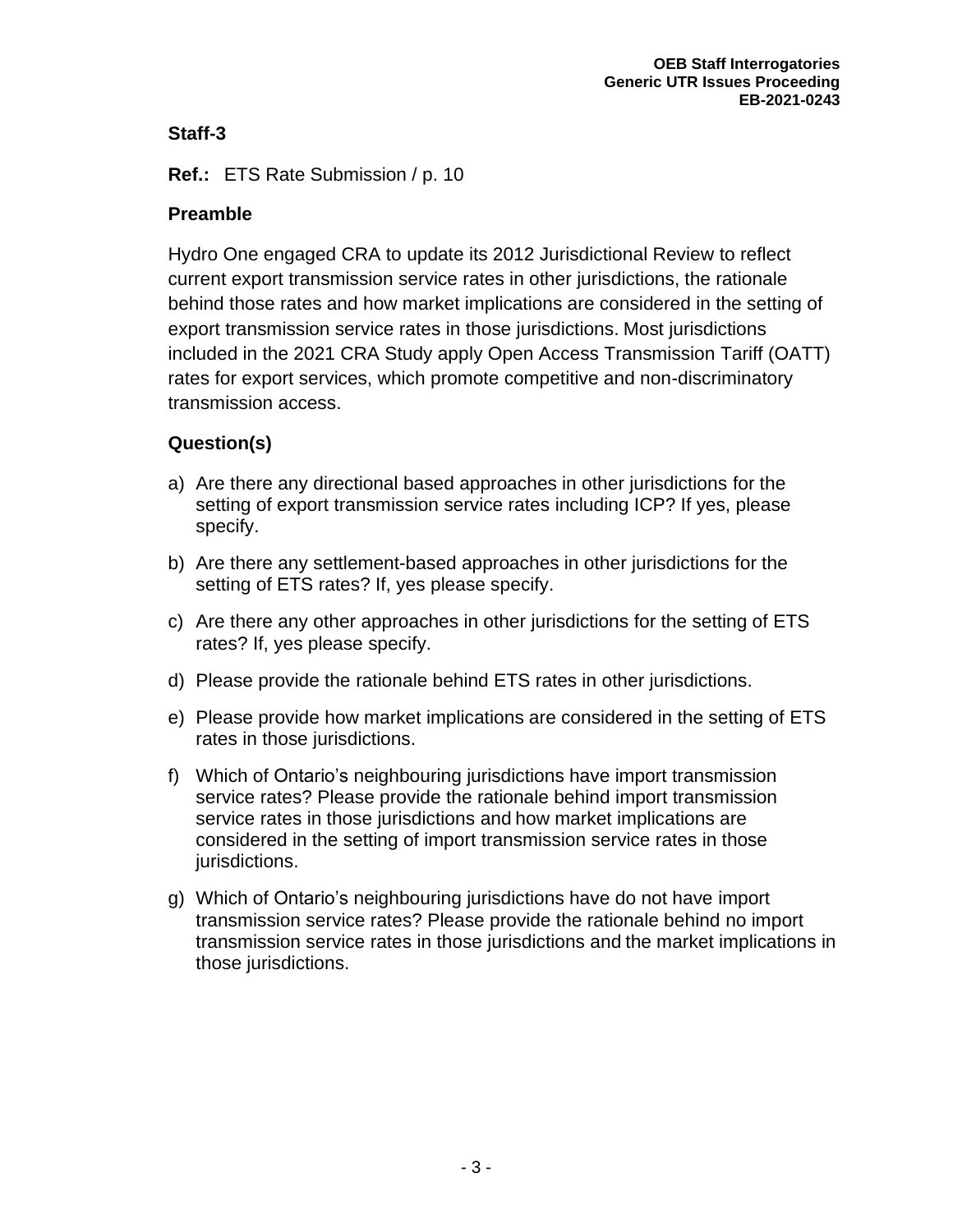**Ref.:** ETS Rate Submission / p. 11

#### **Preamble**

Hydro One is the only Ontario transmitter that owns and operates the intertie facilities that are accounted for in the approved ETS rates. Based on the current ETS rate of \$1.85/MWh. Hydro One's forecasted ETS revenues during the 2023 to 2027 period are approximately \$37 million per year.

- a) Please confirm the 2021 Elenchus Report proposal is for ETS revenue to apply to all Ontario transmitters.
- b) Please confirm the export load forecast for Hydro One's revenue requirement in EB-2021-0110 is based on a three-year rolling average of forecast load volume.
- c) Please provide Hydro One's forecasted annual revenue requirement, ETS revenues and load forecast for each year from 2023 to 2027 and the resultant ETS rates based on the 2014 Elenchus Report methodology and based on each of the three options to allocate shared network asset-related costs to export customers in the 2021 Elenchus Report.
- d) Please provide all other Ontario transmitters forecasted annual revenue requirement, load forecasts and ETS revenue for each year from 2023 to 2027 and the resultant ETS rates from 2023 to 2027 based on the 2014 Elenchus Report methodology and based on each of the three options to allocate shared network asset-related costs to export customers in the 2021 Elenchus Report.
- e) If other Ontario transmitters forecasted annual revenue requirement, load forecasts and ETS revenue for each year from 2023 to 2027 are not available please apply the 2021 Elenchus Report adjustment for other transmitters approved revenue requirement to determine the resultant ETS rates from 2023 to 2027 based on the 2014 Elenchus Report methodology and based on each of the three options to allocate shared network asset-related costs to export customers in the 2021 Elenchus Report.
- f) Please provide, if any, the Hydro One variance account established and explain the reconciliation process if the annual ETS revenue forecast is not met for Hydro One.
- g) Please explain if any variance accounts will be required if the ETS revenue forecast is not met for the other Ontario transmitters. What will be the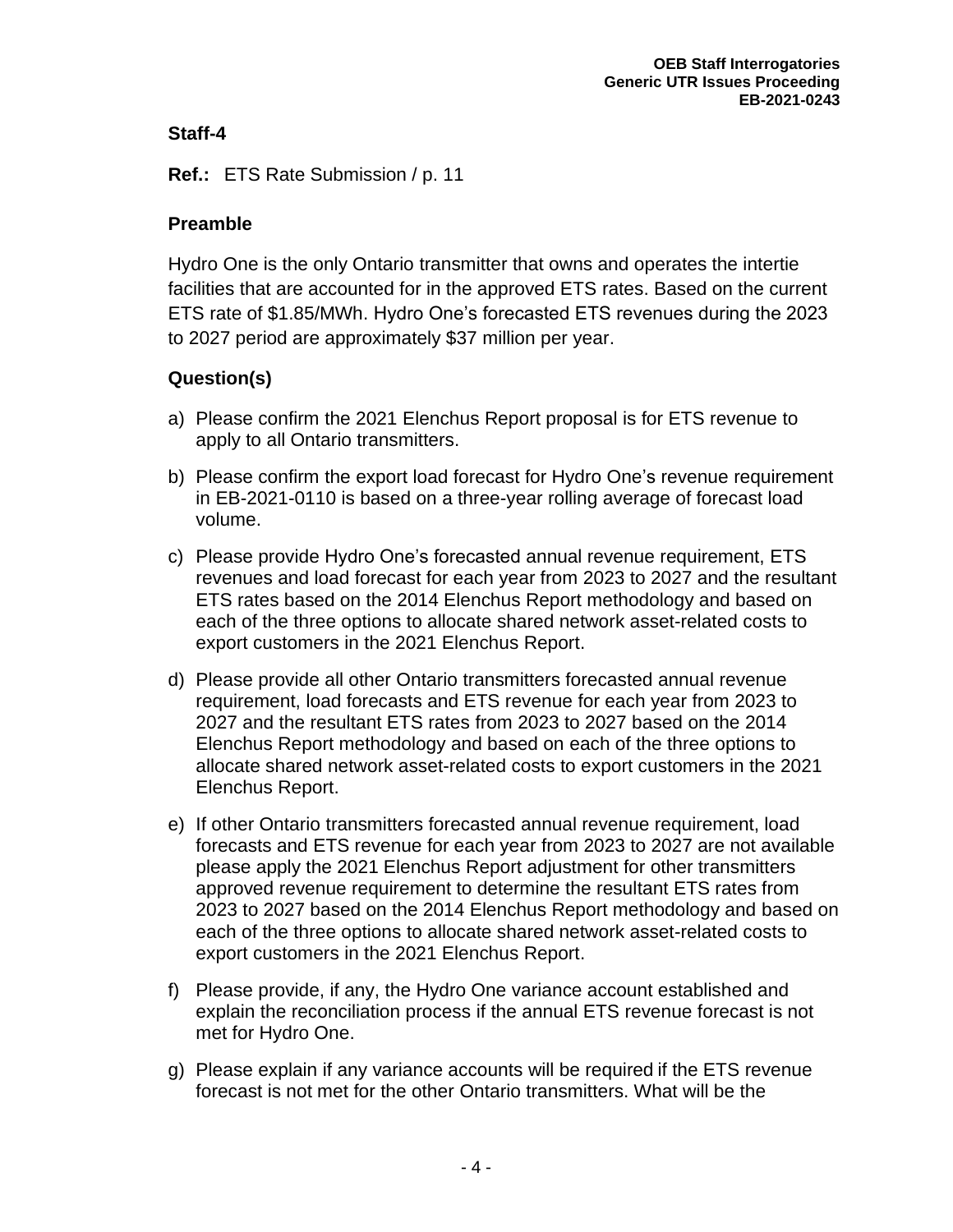reconciliation process?

# **Staff-5**

## **Ref.:** ETS Rate Submission / p. 11

#### **Preamble**

The joint submission states that any changes in the approved ETS Rate would have a neutral impact on Hydro One's overall transmission revenues because an increase or decrease in the ETS Rate would result in an equal and opposite increase or decrease in the amount by which Hydro One's rates revenue requirement is offset for purposes of recovery through UTRs.

# **Question(s)**

- a) Please confirm that Hydro One expects that any decrease in the ETS rate will be recovered from Ontario transmission customers through the UTR.
- b) Please specify who Hydro One expects to recover the revenue that it would otherwise obtain through the ETS rate from and the mechanism if the ETS rate is set to zero.

## **Staff-6**

**Ref.:** ETS Rate Submission / pp. 11-12

## **Preamble**

Hydro One states that it understands from the IESO's comments that changes in the ETS Rate can impact the volume of export transactions in the Ontario electricity market and that changes in the approved ETS Rate would have a neutral impact on Hydro One's overall transmission revenues.

- a) Please confirm that the volume of export transactions will change inversely proportional to changes in the ETS rate. If not, please quantify and explain the impact of changes to the ETS rate on the volume of export transactions.
- b) Please confirm that Hydro One is expecting that with the volume of export transactions changing on an inversely proportional basis to changes in the ETS rate, there will be a neutral impact on Hydro One's overall transmission revenues. If this is not the case, please explain and quantify how Hydro One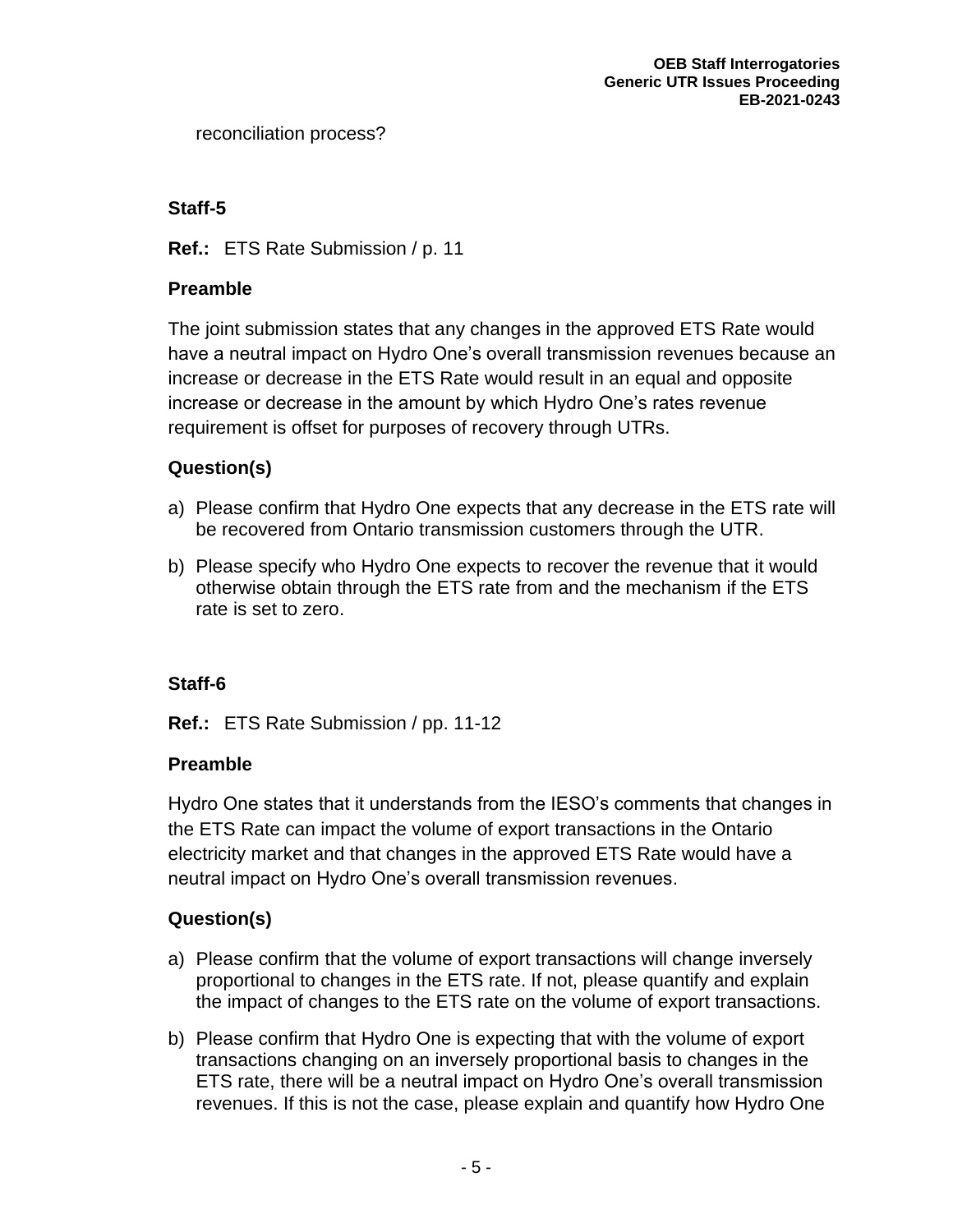proposes that changes in the ETS rate would have a neutral impact on Hydro One's overall transmission revenues?

## **Staff-7**

**Ref.:** Submissions on the ETS Rate / Attachment 1 / p. 3 Submissions on the ETS Rate / Attachment 1 / p. 6 Submissions on the ETS Rate / Attachment 1 / pp. 10-12 Submissions on the ETS Rate / Attachment 1 / p. 26

#### **Preamble**

In the 2014 Report, Elenchus proposed a cost allocation methodology to determine the ETS rate that was based on cost causality.

The assumptions used in developing the 2014 methodology were that:

- Export is only served when there is spare capacity available,
- Generators and importers in Ontario do not pay for the use of the Transmission System
- Hydro One's planning of the Network transmission system does not take into consideration the capacity needs of export customers,
- Export is treated as "Interruptible" for cost allocation purposes.

Elenchus divided assets into the functions:

- Dedicated to Domestic
- Dedicated to Interconnect
- Shared

and allocated to either export or domestic customers.

The 2021 Elenchus Report updates the ETS Rate to \$1.67/MWh based on the 2014 Report methodology.

- a) Please provide the allocation amount and ETS rate for the asset costs and OM&A expenses allocated separately to export and domestic customers for the Dedicated to Interconnect and Shared functions in the 2014 Report.
- b) Please update the values in question a) for the 2021 Elenchus Report and explain any variances between the 2014 Elenchus Report and the 2021 Elenchus Report.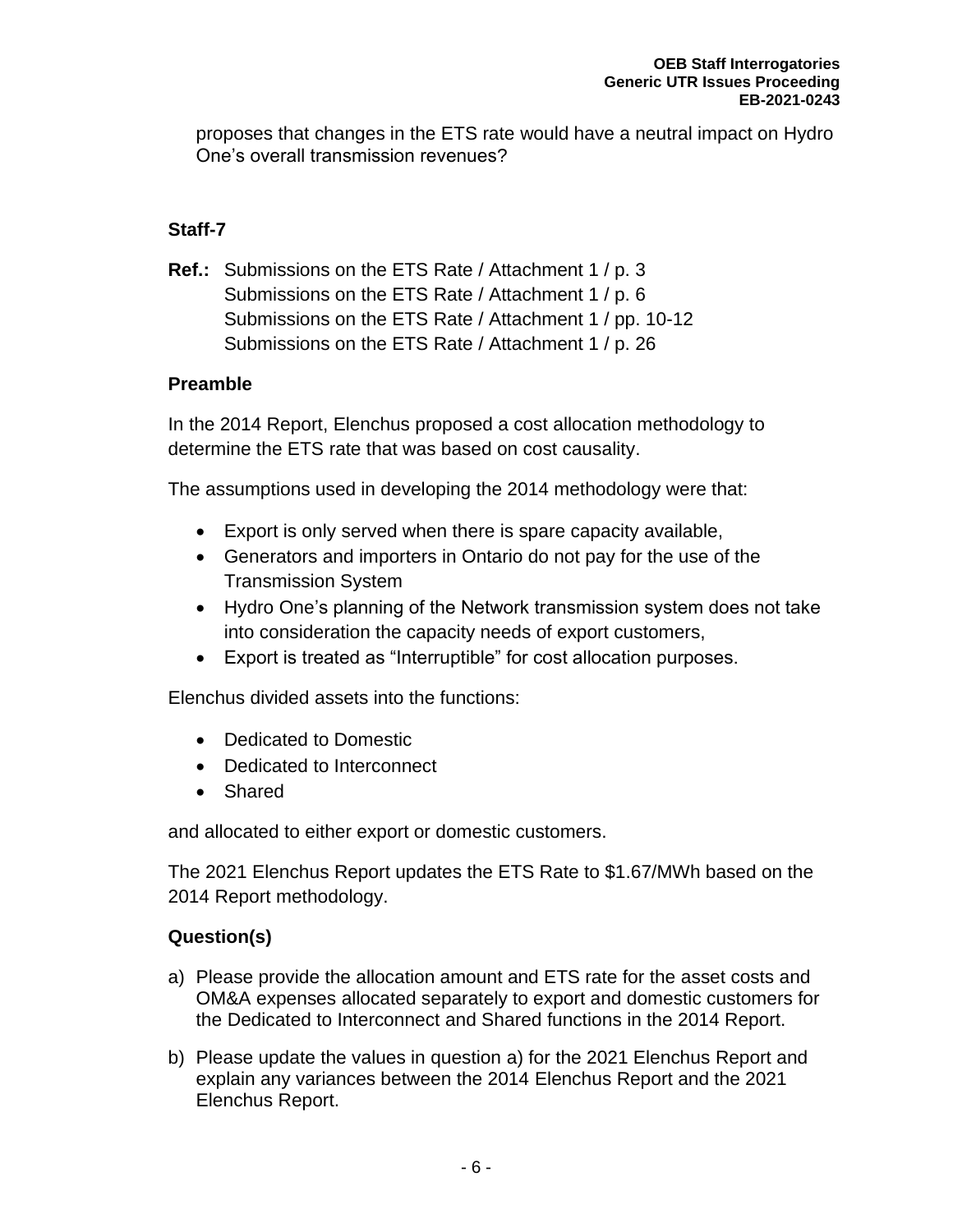c) If the updated ETS rate in question b) is not \$1.67/MWh, please explain why.

# **Staff-8**

**Ref.:** Submissions on the ETS Rate / Attachment 1 / p. 14

# **Preamble**

In the 2014 Report methodology, Elenchus recommended that 12 CP be used to allocate shared assets between domestic and export customers using the last year for which information was available.

The load forecast used for setting the ETS rate is the 3-year historical rolling average volume of electricity exported from or wheeled through Ontario.

# **Question(s)**

- a) Please explain why the last year 12 CP is used to allocate assets instead of the 3-year historical rolling average 12 CP.
- b) Please propose rationale as to how often the 12 CP cost allocation value should be revised after the ETS is set.

# **Staff-9**

**Ref.:** Submissions on the ETS Rate / Attachment 1 / pp. 13 to 14

# **Preamble**

The asset functions identified were apportioned between domestic and export customers using the 12 CP allocator based on 2012 actual hourly data to develop composite allocators used to allocate shared OM&A expenses to domestic and export customer classes in the 2014 methodology. Table 3 includes the composite allocators used in the 2014 methodology. Table 1 indicates a 10.06% export allocator for 2012. Table 3 indicates a 7.11% export allocator for 2012.

# **Question(s)**

a) Please provide detailed calculations of how the 7.11% composite allocator is derived from the 10.06% export allocator.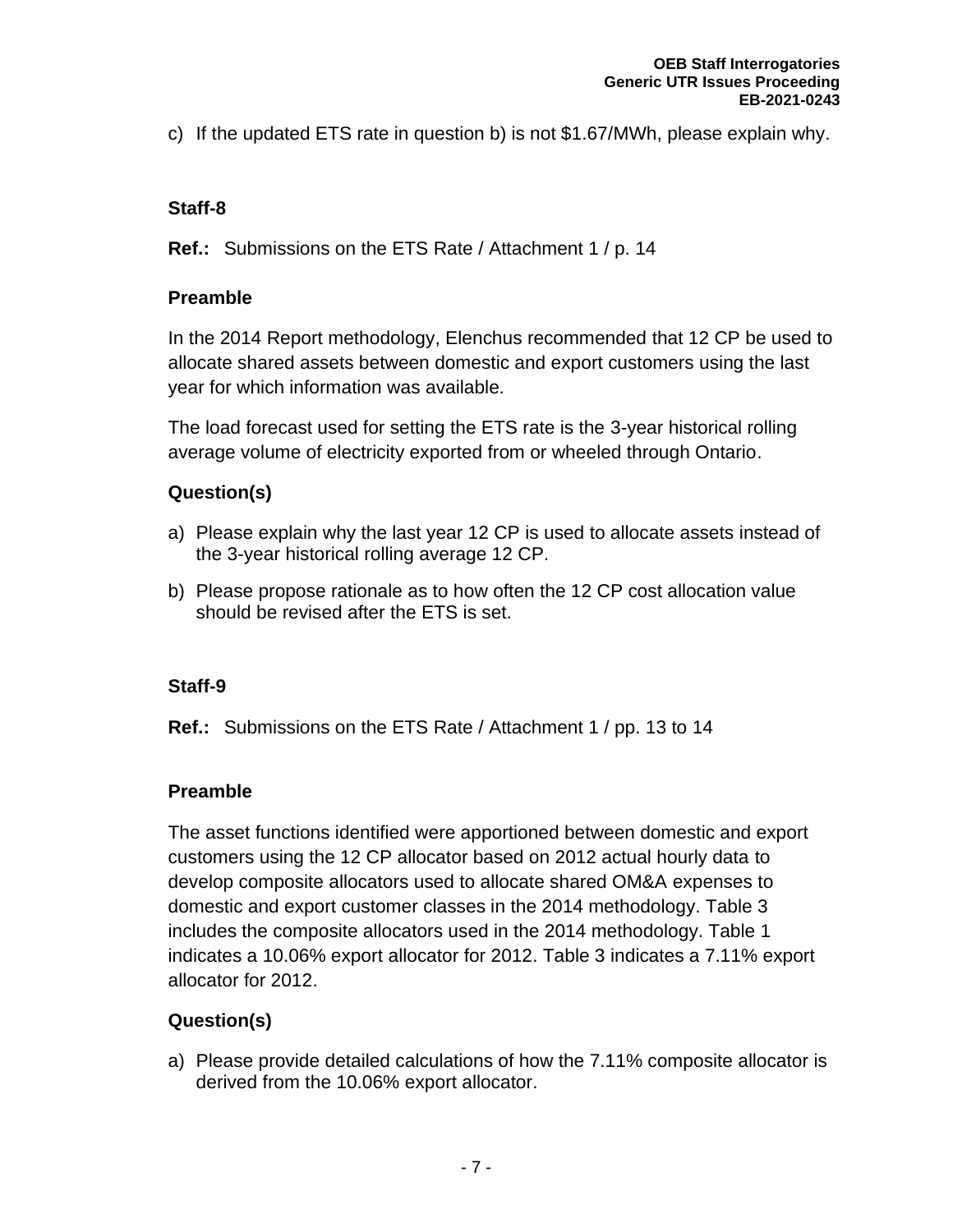**Ref.:** Submissions on the ETS Rate / Attachment 1 / p. 15

## **Preamble**

The 2021 Elenchus Report states that the IESO does not factor exports into its reliability planning assessments. This means that the IESO does not procure generation or transmission assets to serve future export demand.

# **Question(s)**

a) Please confirm the IESO does not factor exports into its reliability planning assessments and that it does not procure generation or transmission assets to serve future export demand.

# **Staff-11**

**Ref.:** Submissions on the ETS Rate / Attachment 1 / p. 19

# **Preamble**

The IESO considers exporters to be a "curtailable" rather than "interruptible" class, consistent with the North American Reliability Council (NERC) definition of interruptible.

As domestic peak demands have declined in recent years, the approximate number of hours when exports curtailments were active have also fallen. In the first ten months of 2020, the IESO curtailed exports in approximately 18% of all hours to manage reliability.

# **Question(s)**

a) Please provide an update on the number of hours the IESO curtailed exports for 2020 and 2021.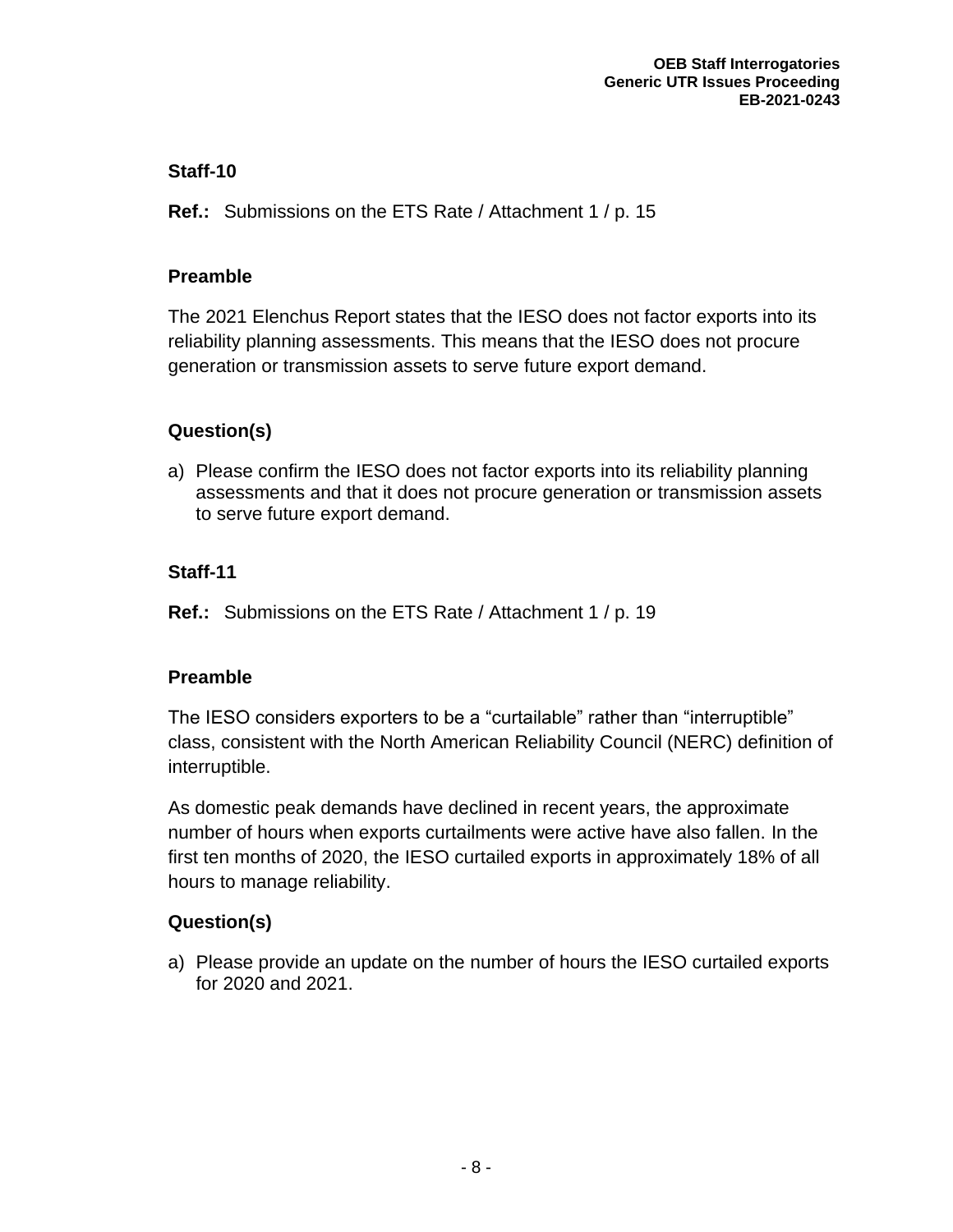**Ref.:** Submissions on the ETS Rate / Attachment 1 / p. 20

# **Preamble**

Elenchus states that transmission rate-setting in Ontario differs considerably from the processes used in other jurisdictions. Elenchus did not find any jurisdictions in which cost allocation principles are used for the purpose of allocating shared network costs between domestic and export classes. Furthermore, cost allocation principles are not used to determine differential firm and non-firm charges.

These jurisdictions have postage stamp "Network Service charges" that are analogous to Ontario's domestic transmission tariff. Exports are analogous to "Point-to-Point" transmission service, which are applied to the transmission of energy along specific paths, from a point of receipt to a point of delivery. Unlike Ontario's Domestic and Export rates, which are set based on an allocation basis, Point-to-Point charges are calculated based on the Network Service charge.

# **Question(s)**

- a) Please discuss and clarify the principles used for the purposes of allocating asset costs and OM&A expenses to export and domestic customers for the Dedicated to Interconnect and Shared functions in other jurisdictions in the 2021 Elenchus Report.
- b) In Elenchus' experience are there any jurisdictions that it is aware of that use the methodologies proposed by Elenchus to allocate asset costs and OM&A expenses to export and domestic customers for the Dedicated to Interconnect and Shared functions. If not, please explain whether, in Elenchus' professional judgment, the proposed methodology is sound practice.

## **Staff-13**

**Ref.:** Submissions on the ETS Rate / Attachment 1 / pp. 11, 25-26

# **Preamble**

The 2014 Elenchus Report methodology recommended allocating all assets and costs for functions Dedicated to Interconnect to the export class because importers do not pay for the use of the transmission system.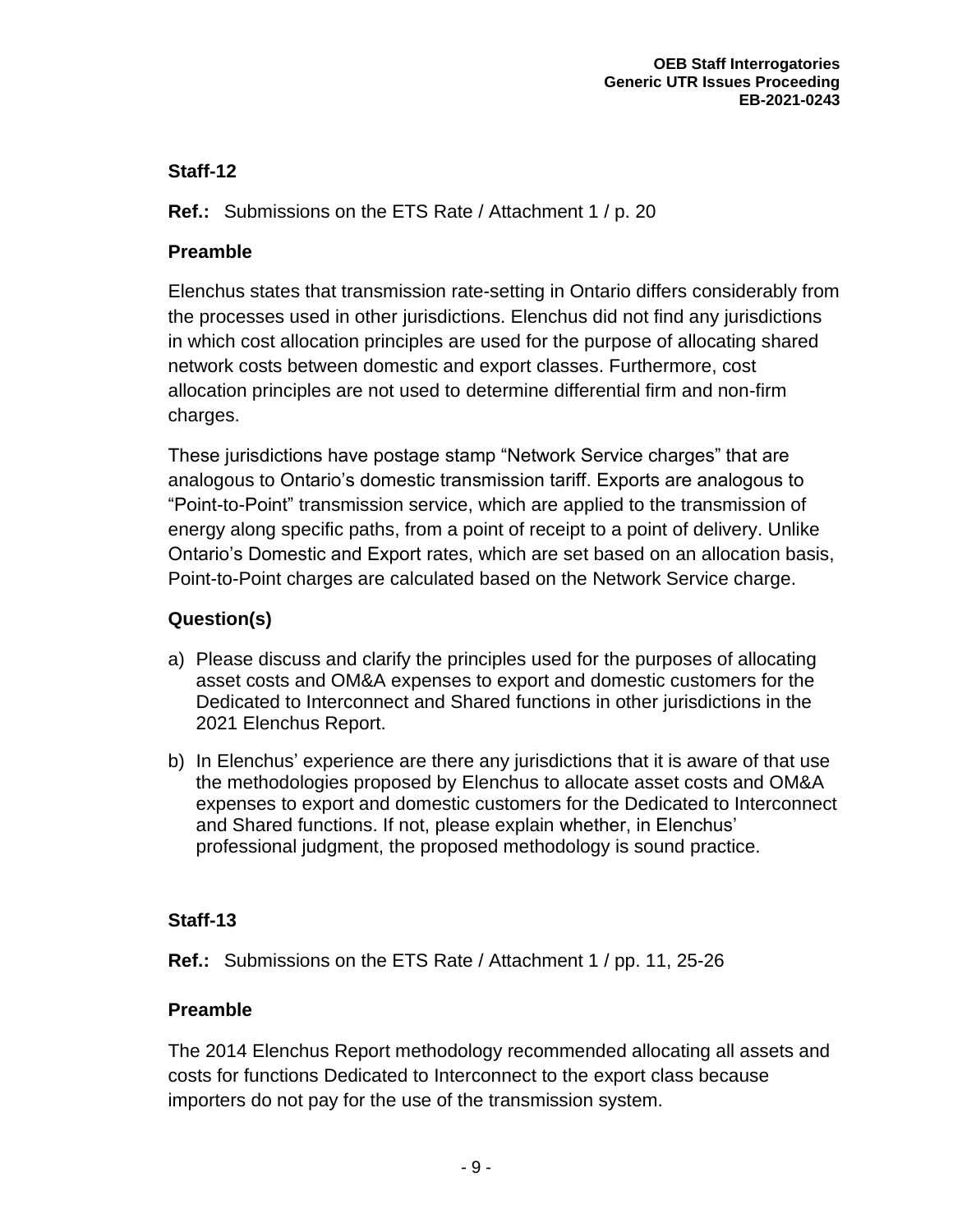In the 2021 Report, Elenchus states that since importers also use interconnection assets, not all asset-related costs and OM&A expenses related to interconnection should be allocated only to the export class.

Elenchus proposes in the 2021 Report to allocate assets and OM&A expenses that are categorized as Dedicated to Interconnect by the Intertie 12CP between domestic and export class.

# **Question(s)**

- a) Please explain if Elenchus is proposing an import charge in its 2021 Report by allocating 28.29% of Dedicated to Interconnect assets and expenses to Domestic and if so, what is the proposed charge(s).
- b) If Elenchus is not proposing an import charge in its 2021 Report for Dedicated to Interconnect assets and expenses, please explain how Elenchus is proposing that the assets and expenses be recovered?

# **Staff-14**

**Ref.:** Submissions on the ETS Rate / Attachment 1 / Table 12

## **Preamble**

Table 12 shows the allocators using 2020 Actual Hourly Data

# **Question(s)**

a) In Table 12, it appears that the Dedicated to Interconnect Domestic allocator is incorrect. Please confirm if this is the case, and if so, update the table.

# **Staff-15**

**Ref.:** Submissions on the ETS Rate / Attachment 1 / Tables 2, 3, 11, 13 and 14 Submissions on the ETS Rate / Attachment 1 / p.12

# **Preamble**

In the 2014 Elenchus Report, the OM&A costs related to the use of shared assets were allocated between domestic and export customers using 12 coincident peak allocators in Table 2 and the composite allocators in Table 3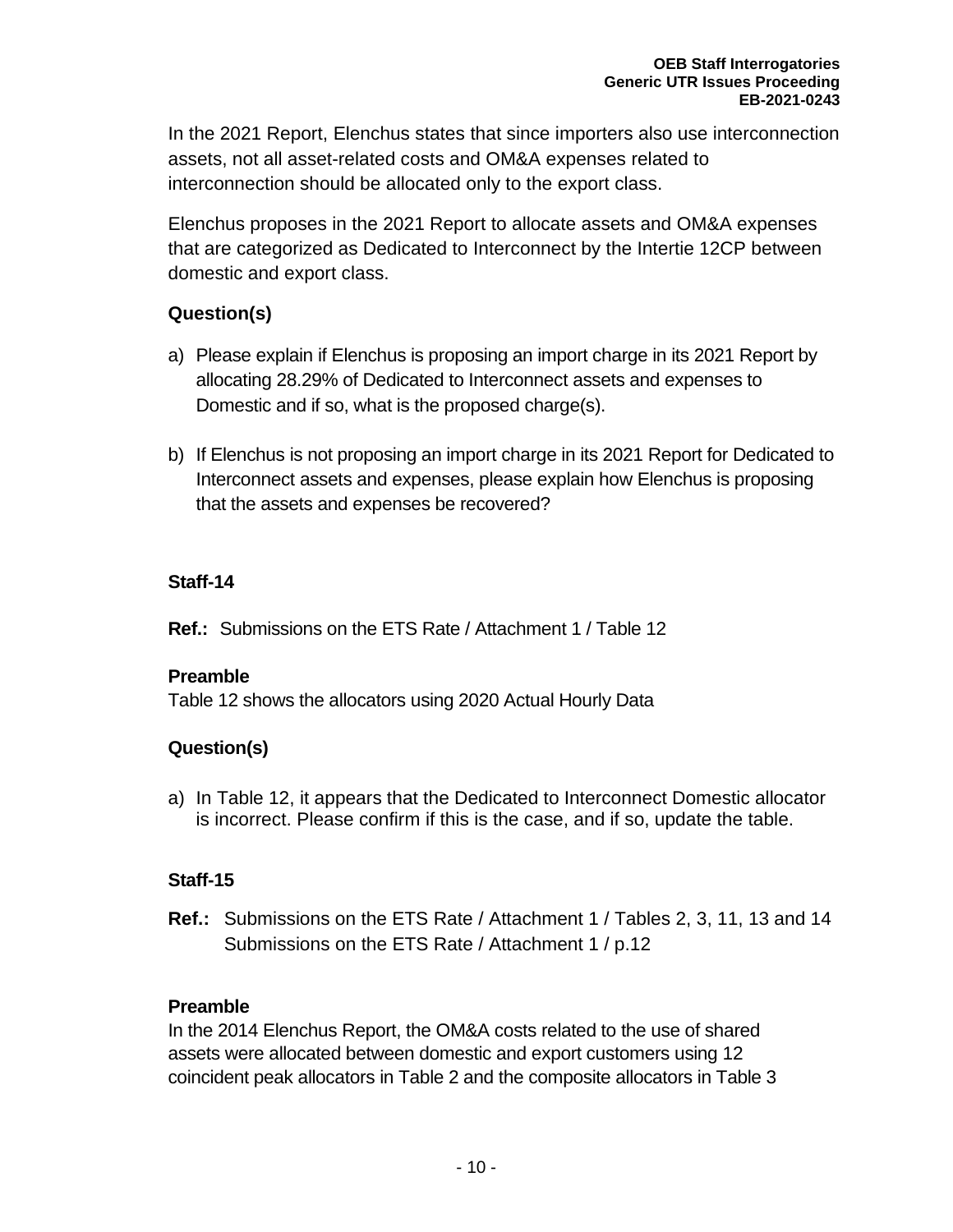for 2013. In Table 2, the shared assets 12 coincident peak factor for export is 10.59%.

In the 2021 Elenchus Report, the OM&A costs related to the use of shared assets were allocated between domestic and export customers using the 2012 coincident peak allocators in Tables 11 and 13 for 2020. In Table 11, the shared assets 12 coincident peak factor for export is 10.69%.

## **Question(s)**

- a) Please recommend the frequency that the allocators should be updated taking into consideration among other things the change in coincident peak factors between 2013 and 2020.
- b) Please explain in detail why the 12 coincident peak factor is used to allocate 2020 Shared Network asset costs in Tables 12 and 13 while a composite allocation factor is used to allocate Shared Network asset costs in the 2014 report.
- c) Please provide the composite factors, if any, that were used in developing the proposed ETS rates in Table 14.

#### **Staff-16**

**Ref.:** Submissions on the ETS Rate / Attachment 1 / Table 13 / p. 29

#### **Preamble**

Table 13 shows the Net Fixed Allocators for each of the three Shared Network Asset-related costs methodologies.

## **Question(s)**

a) In Table 13, it appears that the columns labelled "Hybrid Model" and "Curtailment % Model" are transposed. Please confirm if this is the case, and if so, update the table.

## **Staff-17**

**Ref.:** Submissions on the ETS Rate / Attachment 1 / pp. 29-31 Submissions on the ETS Rate / Attachment 1 / Table 14 / p. 31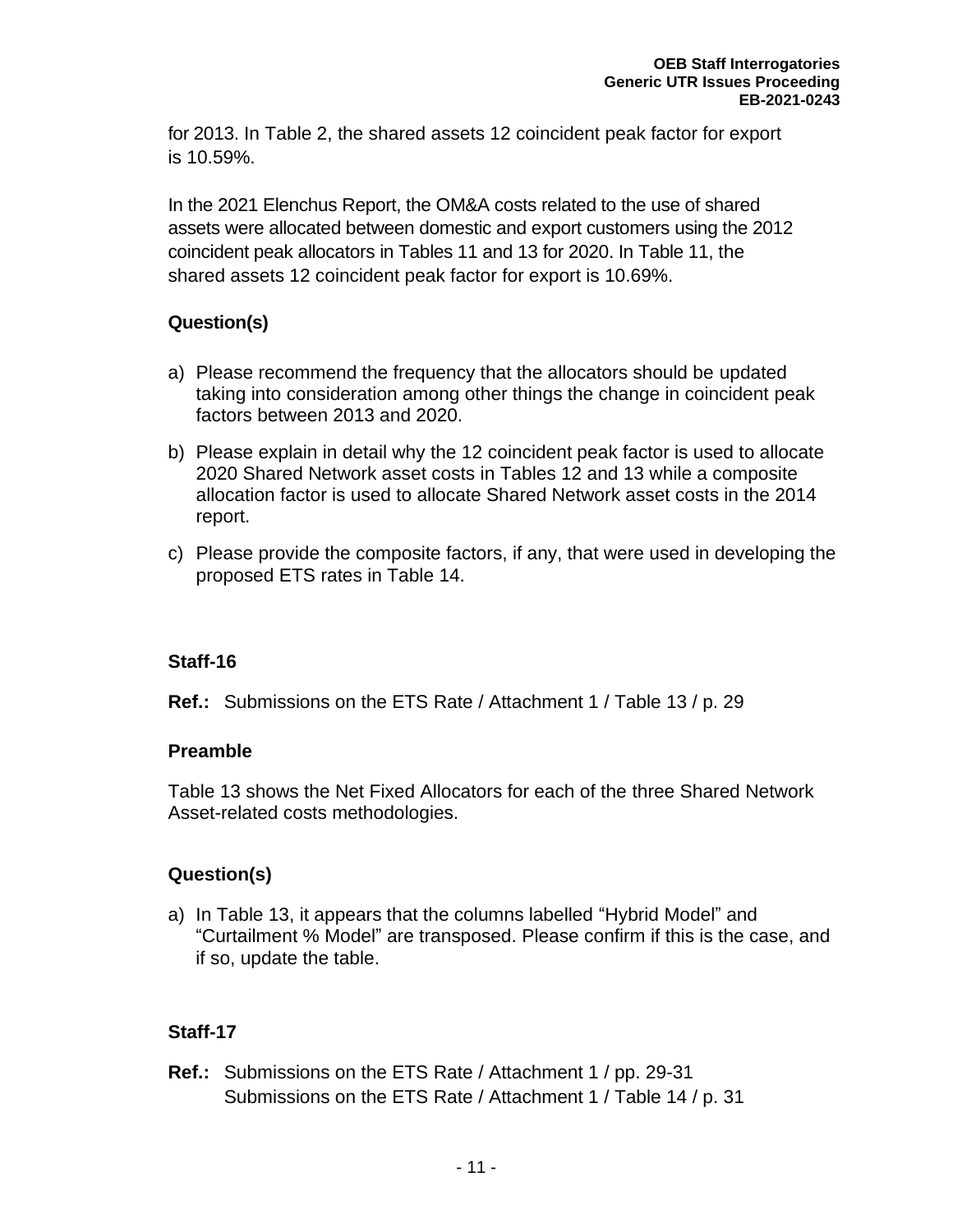# **Preamble**

Table 14 shows the ETS rates for the 2014 Report methodology and for each of the three cost-based methodologies considered by Elenchus to be appropriate options to allocate Shared Network Asset-related costs to export customers.

# **Question(s)**

a) Please provide, using the table below, for each of the four ETS rates in Table 14 the dollar amount of the allocation of costs and the contribution to ETS rates separately for export and domestic customers. Also, break down the allocation by capital costs and OM&A expenses separately for each of the categories Dedicated to Domestic, Dedicated to Interconnect and Shared Network.

| ETS Rate $-$ (\$xx)             | Allocated         | <b>ETS Rate</b>   |
|---------------------------------|-------------------|-------------------|
|                                 | Costs (\$million) | Contribution (\$) |
| Dedicated to Domestic -         |                   |                   |
| <b>Export Capital Costs</b>     |                   |                   |
| Dedicated to Domestic -         |                   |                   |
| <b>Domestic Capital Costs</b>   |                   |                   |
| Dedicated to Domestic -         |                   |                   |
| <b>Export OM&amp;A Expenses</b> |                   |                   |
| Dedicated to Domestic -         |                   |                   |
| Domestic OM&A Expenses          |                   |                   |
| Dedicated to Interconnect -     |                   |                   |
| <b>Export Capital Costs</b>     |                   |                   |
| Dedicated to Interconnect -     |                   |                   |
| <b>Domestic Capital Costs</b>   |                   |                   |
| Dedicated to Interconnect -     |                   |                   |
| <b>Export OM&amp;A Expenses</b> |                   |                   |
| Dedicated to Interconnect -     |                   |                   |
| Domestic OM&A Expenses          |                   |                   |
| Shared Network -                |                   |                   |
| <b>Export Capital Costs</b>     |                   |                   |
| <b>Shared Network -</b>         |                   |                   |
| <b>Domestic Capital Costs</b>   |                   |                   |
| Shared Network-                 |                   |                   |
| <b>Export OM&amp;A Expenses</b> |                   |                   |
| Shared Network-                 |                   |                   |
| Domestic OM&A Expenses          |                   |                   |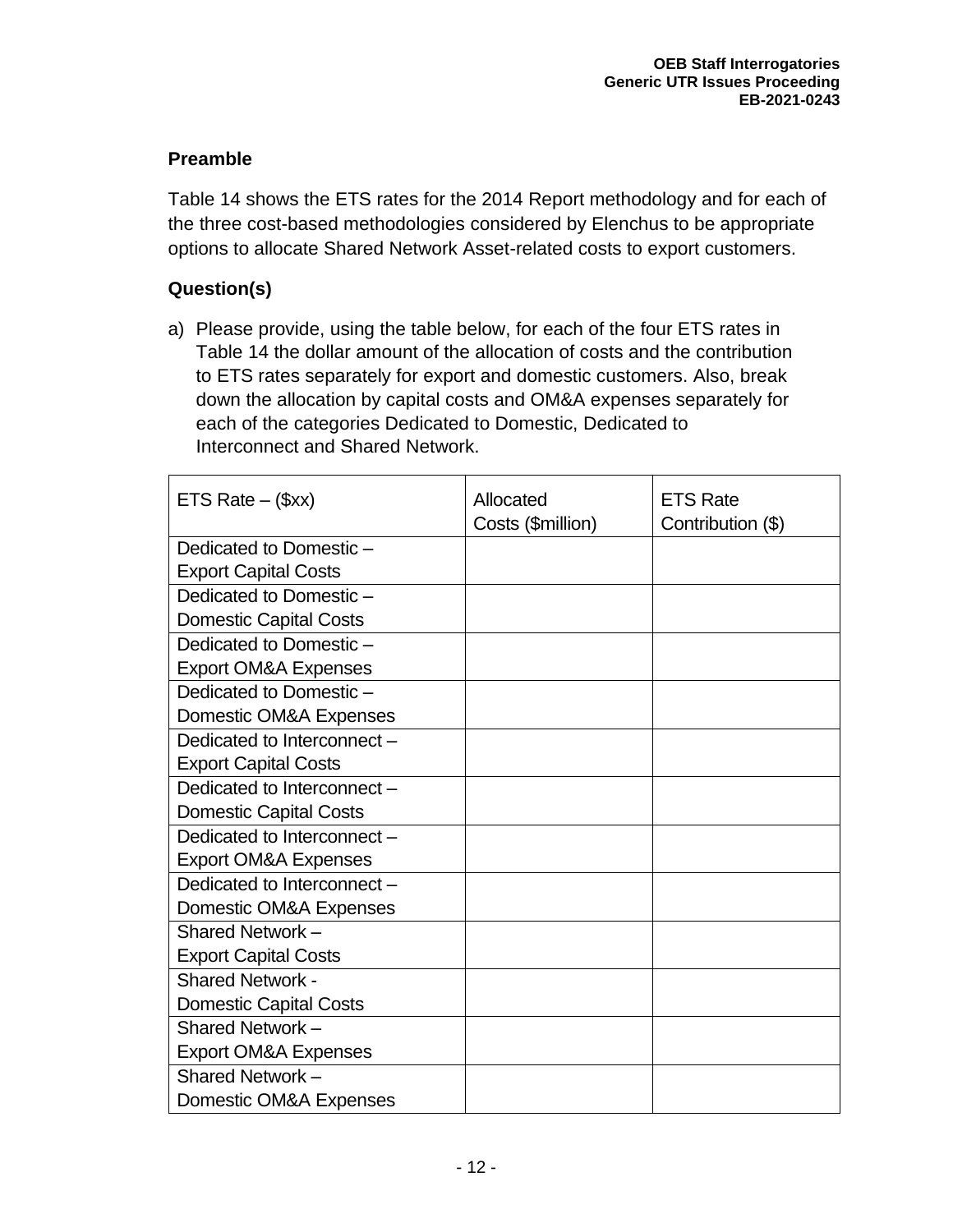- b) Please provide for each of the four ETS rates in Table 14 the dollar amount of the allocation of costs and the contribution to ETS rates of external revenues received by Hydro One related to the use of Shared Network assets separately for export and domestic customers.
- c) Please clarify if external revenue of Shared Network assets should include other Ontario transmitters' approved revenue requirements similar to the proposed ETS rate adjustment in Table 15. If so, please provide for each of the four ETS rates in Table 14 the dollar amount of the allocation of costs and the contribution to ETS rates of external revenues received by other Ontario transmitters related to the use of Shared Network assets separately for export and domestic customers.
- d) Please clarify if export customers are allocated a portion of Shared Network assets in other jurisdictions.
- e) If yes, are the export customers allocated a portion of external revenues received by the transmitter related to the use of those assets? If so, please specify which jurisdictions and the amounts.

**Ref.:** Submissions on the ETS Rate / Attachment 1 / pp. 26-29

## **Preamble**

In the 2021 Report, Elenchus considered the following three cost-based methodologies to be appropriate options to allocate Shared Network Assetrelated costs to export customers:

- Fully allocate Shared Network Asset-related costs on the basis of Shared Net Fixed Assets.
- Apply an adjusted Shared Net Fixed Assets allocator with export 12CP discounted by 50%, as a proxy for a hybrid model, half-way between no allocation and full allocation of Shared Network Asset-related costs to exports.
- Apply an adjusted Shared Net Fixed Assets allocator with a percentage of export demand discounted based on the service curtailment that affected exports in the last few years. Assuming that exports were curtailed 20% of the hours in the last few years, adjust export volumes to 80%.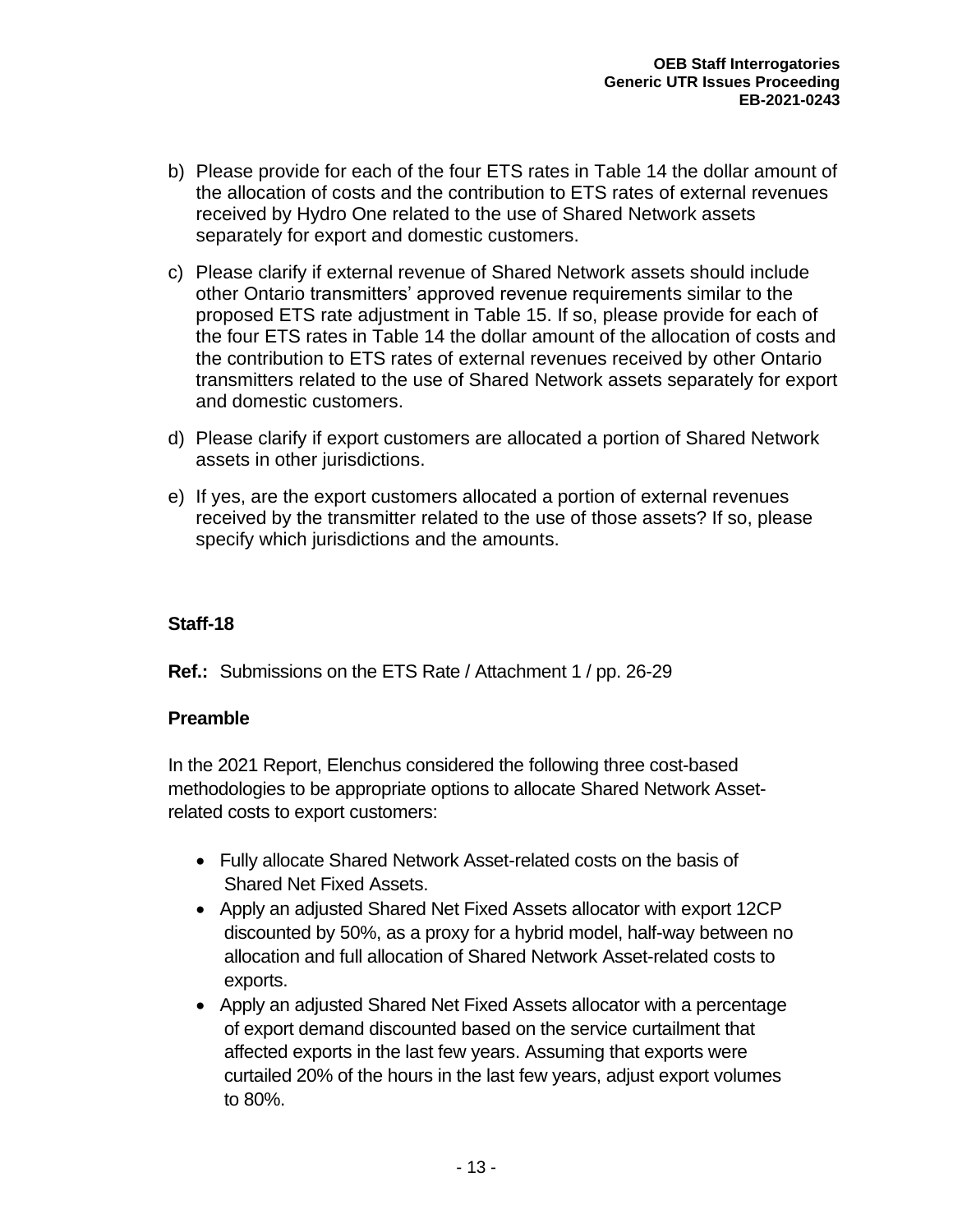# **Question(s)**

- a) Please confirm if the first option to fully allocate Shared Network Asset-related costs includes a curtailment of exports by using 12 CP as an allocator. If yes, please explain how the second and third options do not already include curtailment prior to their respective 50% and 20% discounts and whether an adjustment should be made.
- b) Please explain the merits of each of the three proposed options.
- c) On balance, which of the proposed options would Elenchus recommend and why?

# **Staff-19**

**Ref.:** ETS Rate Submission / p. 6 Submissions on the ETS Rate / Attachment 2 / p. 5

# **Preamble**

In the 2014 Elenchus Report, the key parameters of Elenchus' recommended methodology for allocating costs to ETS service (the May 2014 Methodology) were as follows:

- Allocate dedicated assets used to serve export customers and related expenses to the export customer class;
- Shared Network OM&A expenses are allocated to export customers, but no Shared Network Asset related costs are allocated to export customers;
- Allocate OM&A expenses related to the use of shared assets to export customers using composite assets as allocator; and
- Utilize the 12 Coincident Peak (CP) as the allocator in apportioning assets between domestic and export customers in order to develop composite allocators to allocate shared expenses.

The 2021 Elenchus report presents cost-based methodologies that build on the principles of the May 2014 Methodology by allocating Shared Network Assetrelated costs to export customers. Footnote 1 on page 5 of the report states that "Asset-related costs include depreciation, interest, ROE, and taxes."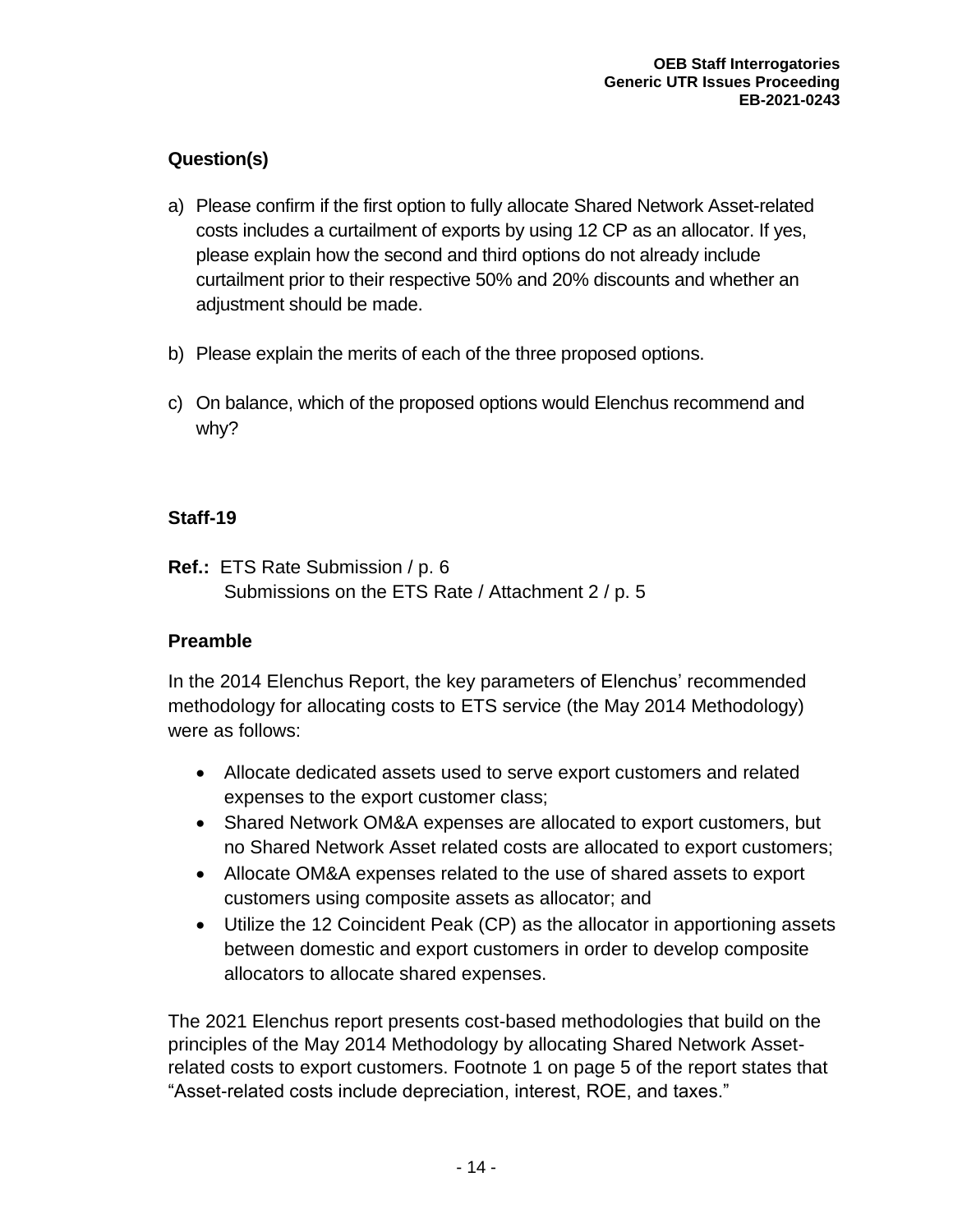In Section 1.2 on page 5 of the report, CRA states that:

Appendix A summarizes the 2020 rates in each jurisdiction for Firm and Non-Firm Point‐to‐Point (PTP) Export Transmission Services (ETS). Also shown for comparative purposes is the approved export tariff for Ontario. The rates are reported on an annual, monthly, weekly, and daily basis, consistent with how they appear in the relevant tariff.

## **Question(s)**

Please answer the following for each of the eight jurisdictions summarized in the CRA report.

- a) Does the methodology allocate dedicated assets used to serve export customers and related expenses to the export customer class?
- b) Does the methodology allocate shared network OM&A expenses to export customers?
- c) Does the methodology allocate OM&A expenses related to the use of shared assets to export customers using composite assets as allocator?
- d) Does the methodology use the 12 coincident peaks as the allocator in apportioning assets between domestic and export customers in order to develop composite allocators to allocate shared expenses?
- e) Does the methodology allocate shared network asset costs including depreciation, interest, ROE, and taxes?
- f) Is the methodology a cost-based methodology? If not, please explain how the methodology differs from a cost-based methodology.
- g) Please explain whether and on what basis the methodology is comparable with the methodologies identified by Elenchus.
- h) For those jurisdictions that use any of the May 2014 Methodology key parameters, specify the amount of the allocation separately to domestic and export customers and contribution to the ETS rate.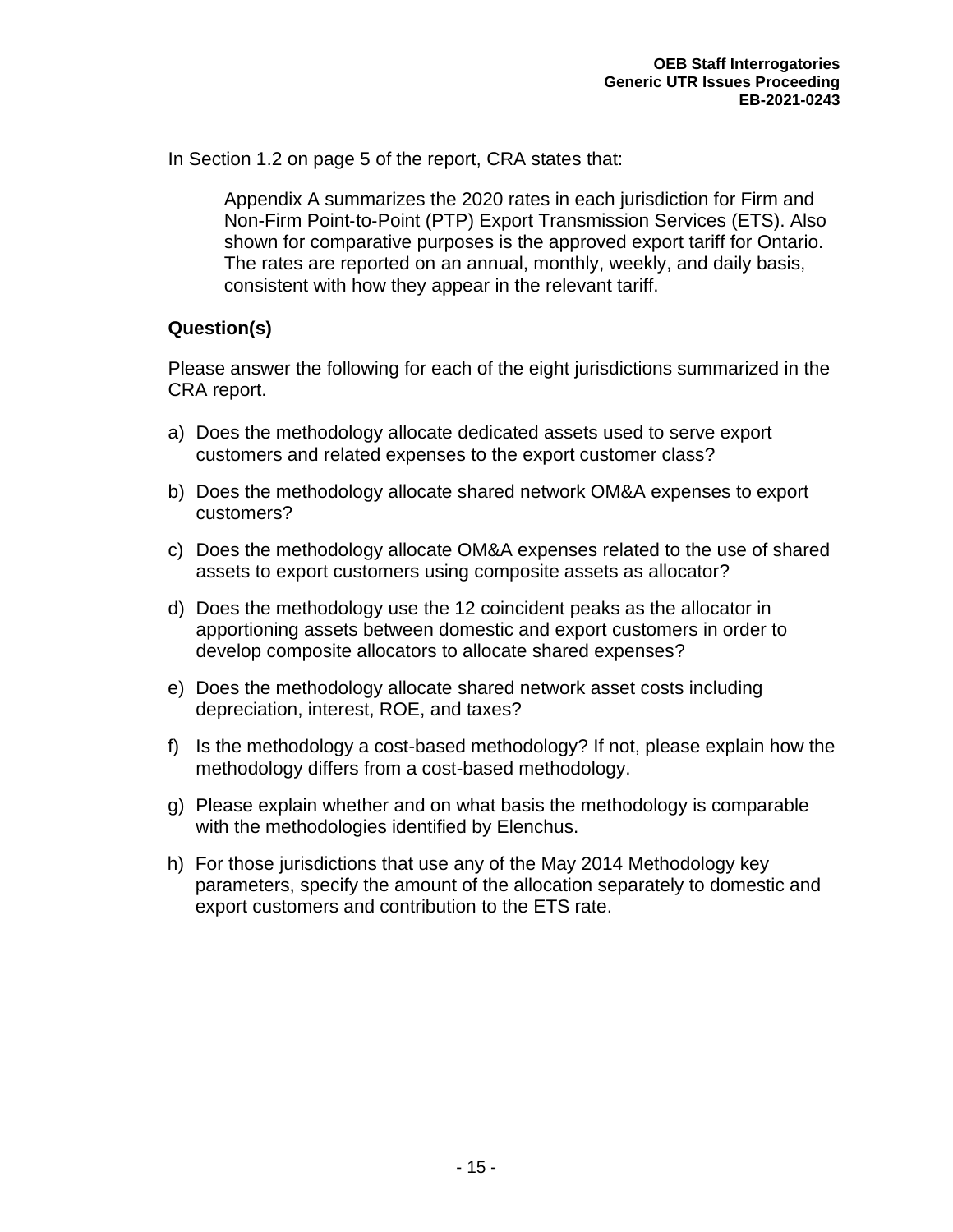**Ref.:** Submissions on the ETS Rate / Attachment 2 / p. 4

#### **Preamble**

On page 4 of the report, CRA states that:

The regulatory rationale for rate design differs across markets studied. For certain established U.S. jurisdictions including ISO-NE, NYISO, PJM, and MISO, the OATT and rates currently in place for transmission service, including service for exports, appear to have developed from principles affirmed by the FERC Order No. 888-A.4 [*sic*] Current ETS rate design was "inherited" from the former power pools that were in place in those regions prior to ISO/RTO implementation. These rates are designed to recover the total annual transmission revenue requirement (ATRR) over the forecasted annual billing units (12 Coincident Peak (CP) or zonal peak demand, or another basis). In these cases, the rates for export service are designed to recover total ATRR and there is no specific rate design step applied to encourage a particular export market result. [Citation omitted.]

- a) Please explain what the "principles affirmed by the FERC Order No. 888-A" are?
- b) Please explain what is meant by "rates… appear to have developed from principles affirmed by the FERC Order No. 888-A"?
- c) Please explain how the response to part b) relates to the "former power pools that were in place in those regions prior to ISO/RTO implementation"?
- d) Please explain what is included in the "total annual transmission revenue requirement (ATRR)"?
- e) Please explain how the ATRR, as described in response to part d) compares to the May 2014 Methodology and additional methodologies included in the 2021 Elenchus report?
- f) Please explain in more detail the sentence "These rates are designed to recover the total annual transmission revenue requirement (ATRR) over the forecasted annual billing units (12 Coincident Peak (CP) or zonal peak demand, or another basis)." If possible, please provide an equation(s) and sample calculation(s).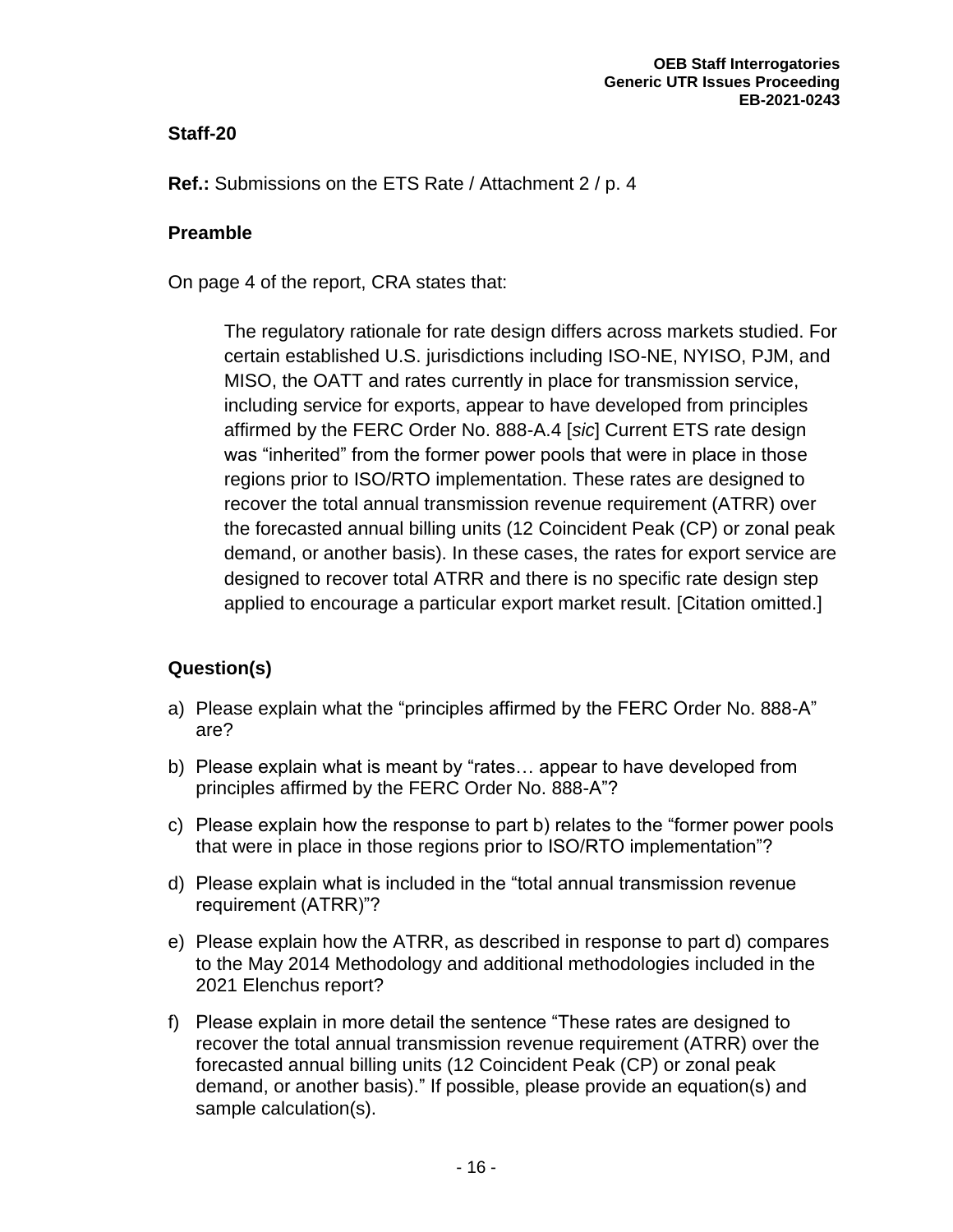g) Please provide the ATRR for each of the transmitters covered by the CRA report and the amount of the ATRR recovered by their ETS rates for the most recent year available.

## **Staff-21**

**Ref.:** Submissions on the ETS Rate / Attachment 2 / p. 5

#### **Preamble**

On page 5 of the report, CRA states the rationale for adding CAISO to the study as being "CAISO initiated operations of the Western Energy Imbalance Market (WEIM) in 2014 which provides the opportunity to make valuable observations as to how export pricing within an imbalance market could operate."

# **Question(s)**

- a) Please explain what an "imbalance market" is, and how it relates to Ontario.
- b) Please summarize CRA's observations as to how export pricing within an imbalance market could operate, and comment on the value of these observations in the Ontario context.

## **Staff-22**

**Ref.:** Submissions on the ETS Rate / Attachment 2 / p. 5

## **Preamble**

On page 5 of the report, CRA states:

…demand-based rates range from \$8.69/kW-year (SPP) to \$163.62/kW-year (ISO-NE). Energy-based rates, on the other hand, range from \$1.85/MWh (Ontario) to \$15.84/MWh (CAISO).

- a) Please explain what are demand-based rates? Please confirm which of the eight jurisdictions have demand-based rates.
- b) Please explain what are energy-based rates? Please confirm which of the eight jurisdictions have energy-based rates.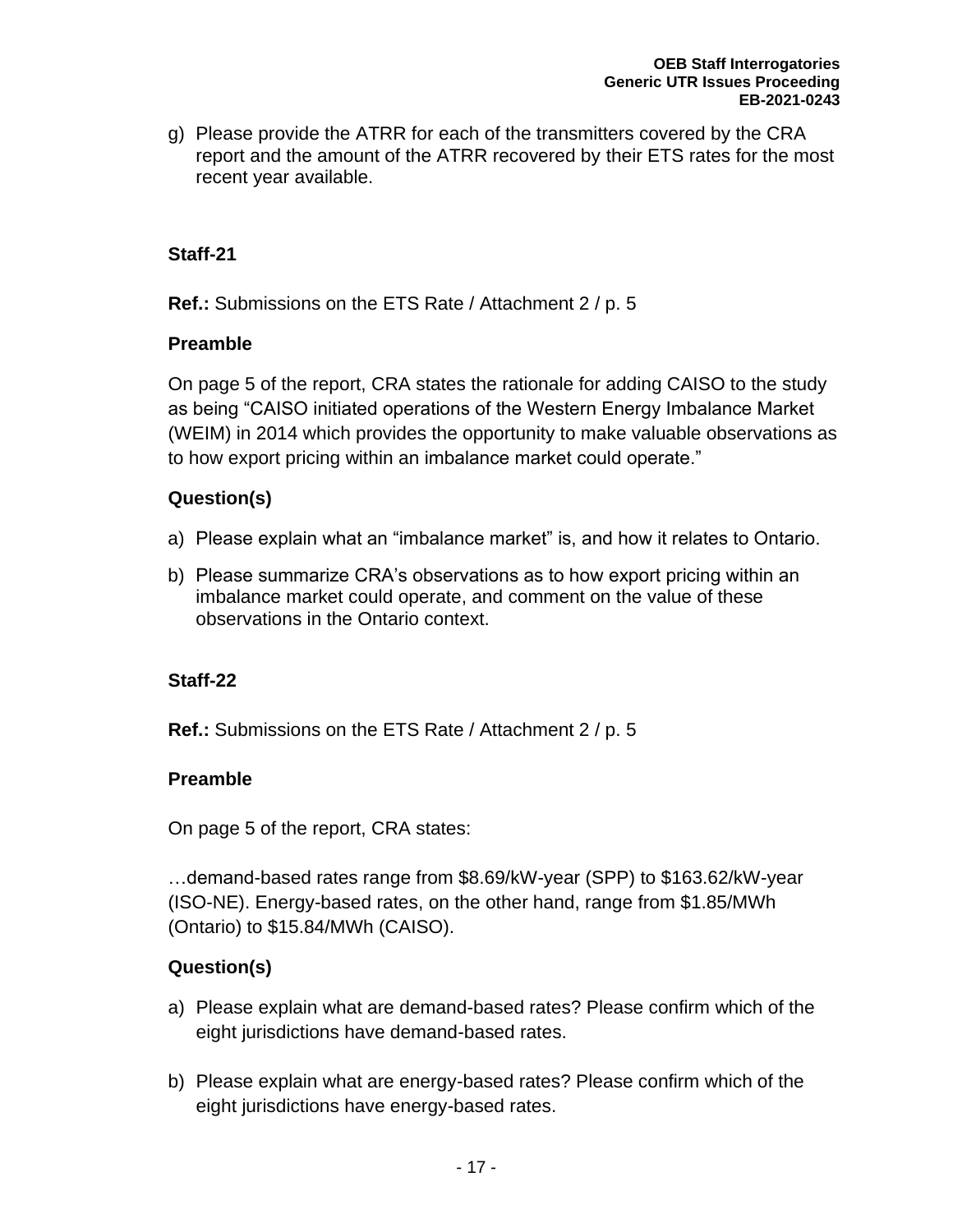c) Please explain in detail whether it is appropriate to compare the Ontario ETS rate to demand-based rates, or to energy-based rates, or both, and why?

#### **Staff-23**

**Ref.:** Submissions on the ETS Rate / Attachment 2 / pp. 5-6

#### **Preamble**

On pages 5-6 of the report, CRA states that:

Table 3 presents rates in the currency and rate format (capacity or energy) as they appear in posted tariffs; Table 4 presents the same but all in Canadian dollars; and Table 5 presents the rates in Canadian dollars and in an energy-based format (assuming a 100% load factor conversion) to allow for comparability to the current Ontario ETS rate of \$1.85/MWh.

- a) Please explain how the rates in Table 4 were converted to the rates in Table 5. Please provide equation(s) and a sample calculation, if possible.
- b) Please explain what is meant by "(assuming a 100% load factor conversion)".
- c) Please comment on the reasonableness of the 100% load factor assumption.
- d) Please comment on what the rates in Table 5 would be if the load factor were lower. Please provide a sample calculation, if possible.
- e) Please provide the Ontario load factor. Please provide the rates in Table 5 if the load factor were the same as the Ontario load factor.
- f) Please explain why the rates in Table 5 are comparable to the Ontario ETS rate.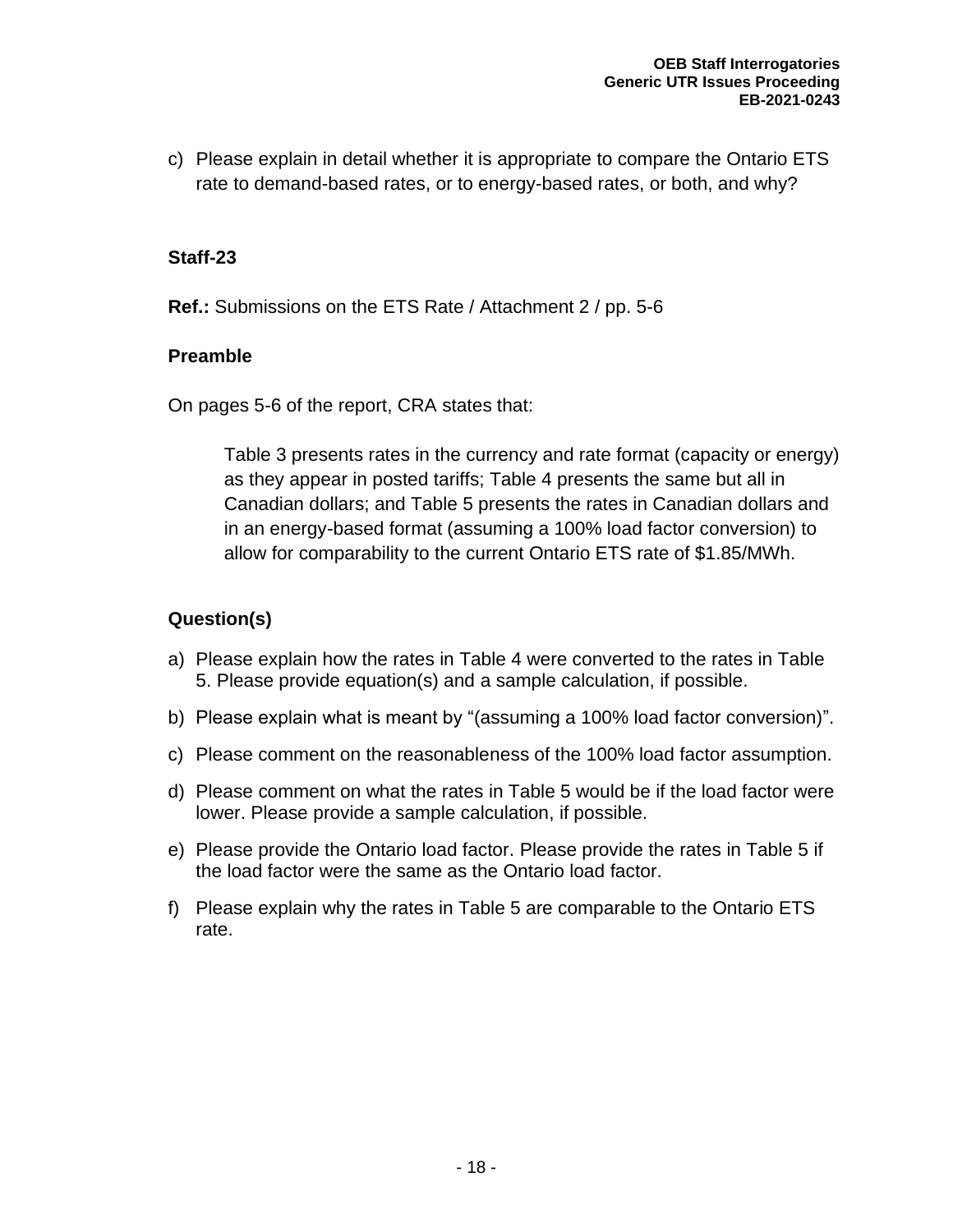**Ref.:** Submissions on the ETS Rate / Attachment 2 / p. 6

# **Question(s)**

Table 1 shows rates for both Firm and Non-Firm transmission service for several jurisdictions. For each of those jurisdictions:

- a) Please explain the difference between Firm and Non-Firm transmission service specifically for that jurisdiction.
- b) Are either of the Firm or Non-Firm rates comparable to Ontario's ETS? Please explain why, or why not.

## **Staff-25**

**Ref.:** Submissions on the ETS Rate / Attachment 2 / pp. 6-7

# **Question(s)**

- a) Please explain the difference between Table 1 and Table 2.
- b) Please provide a version of Table 2 using the January 2021 exchange rate of  $C$1.0 = US $0.79$ .
- c) Please compare the table produced in response to part b) with Table 1.
- d) Please specify which years since 2012, that the export rates have been adjusted in domestic currency for the jurisdictions in Table 2 including the amount, reason, and methodology.

## **Staff-26**

**Ref.:** Submissions on the ETS Rate / Attachment 2 / pp. 6 and 13

- a) Please explain the difference between Table 1 and Table 3.
- b) Comparing the Trans-Energie rows between Table 1 and Table 3, why do two of the values change between Table 1 and Table 3, and the others do not?
- c) Please confirm the accuracy of Table 1 and Table 3 or provide a corrected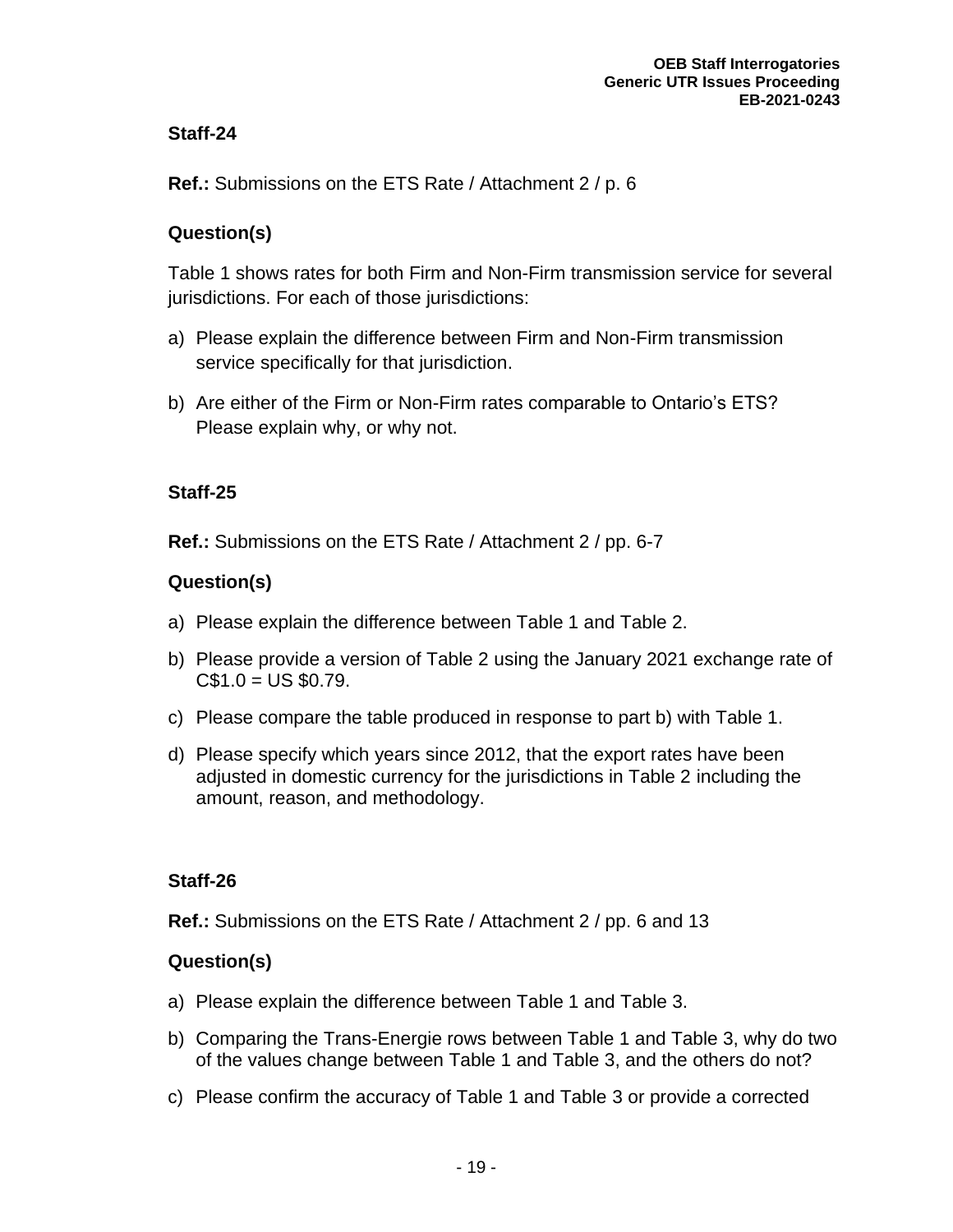version of the table(s), if required.

# **Staff-27**

**Ref.:** Submissions on the ETS Rate / Attachment 2 / pp. 6 and 13

## **Question(s)**

- a) Referring to the format of Table 1 and Table 3, please explain why the Ontario ETS rate, as well as the Alberta rate, and the Trans-Energie Non-Firm rate, are presented in a column that merges the "Hourly On-Peak Charge \$/MWh" and "Hourly Off-Peak Charge \$/MWh" columns?
- b) Are the Ontario ETS rate, the Alberta rate, and the Trans-Energie Non-Firm rate comparable, i.e., are they based on consistent methodologies? Please explain why, or why not.
- c) For the jurisdictions (MISO, PJM, SPP and CAISO) that have entries in one or both of the "Hourly On-Peak Charge \$/MWh" or "Hourly Off-Peak Charge \$/MWh" columns, please explain whether and on what basis one or both of these rates are comparable with the Ontario ETS rate.

## **Staff-28**

**Ref.:** Submissions on the ETS Rate / Attachment 2

- a) Please explain in detail whether the May 2014 Methodology and/or the additional methodologies identified in the 2021 Elenchus report are consistent with those in neighbouring markets.
- b) In CRA's view, of the rates shown in Table 1, which rate is the best comparator for the Ontario ETS rate? Please explain why, in detail.
- c) For the jurisdictions included in CRA report, please explain what charges wheel-through transactions are subject to?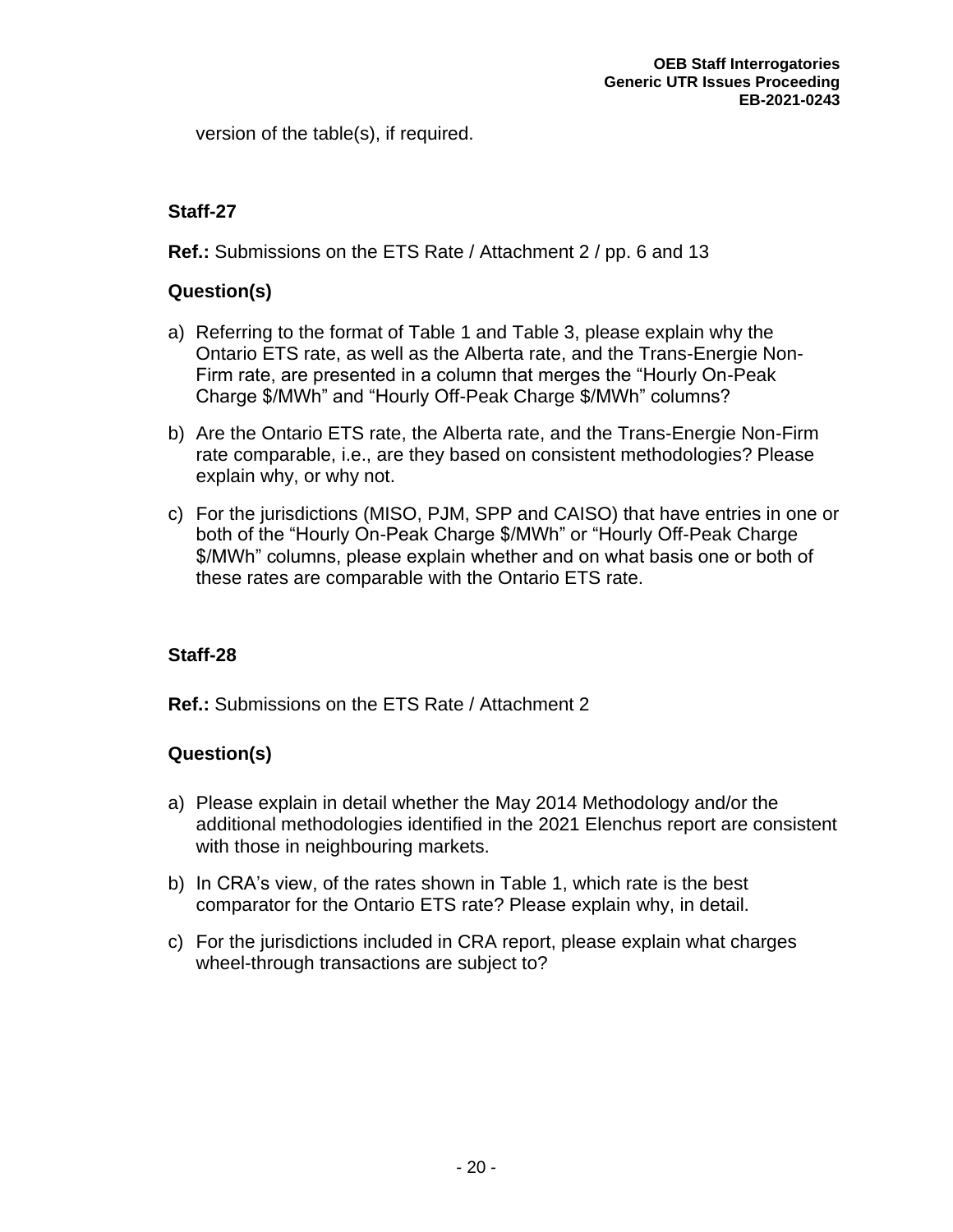**Ref.:** EB-2019-0082 Decision and Order / April 23, 2020 / p. 180

#### **Preamble**

The OEB's 2019 Decision and Order states that:

The OEB would also be assisted by an updated jurisdictional review that provides the rates in other jurisdictions, rationale behind those rates and market implications.

## **Question(s)**

a) Please explain the market implications of the rates contained in the jurisdictional review.

#### **Staff-30**

**Ref.:** Submissions on the ETS Rate / Attachment 2 / p. 8

#### **Preamble**

Page 8 of the Charles River Associates (CRA) report states:

ISO-NE and NYISO have entered into a reciprocal agreement, in the form of a memorandum of understanding (MOU), that has adopted an exception to the rule such that the Through or Out Service (TOUT) rate is reduced to zero for any TOUT transaction that goes through or out of the New England Control Area and has the New England/New York Control Area boundary as its Point of Delivery.

- a) Please clarify if this applies only to wheel-through transactions.
- b) Please clarify if this applies for all imports and exports between ISO-NE and NYISO.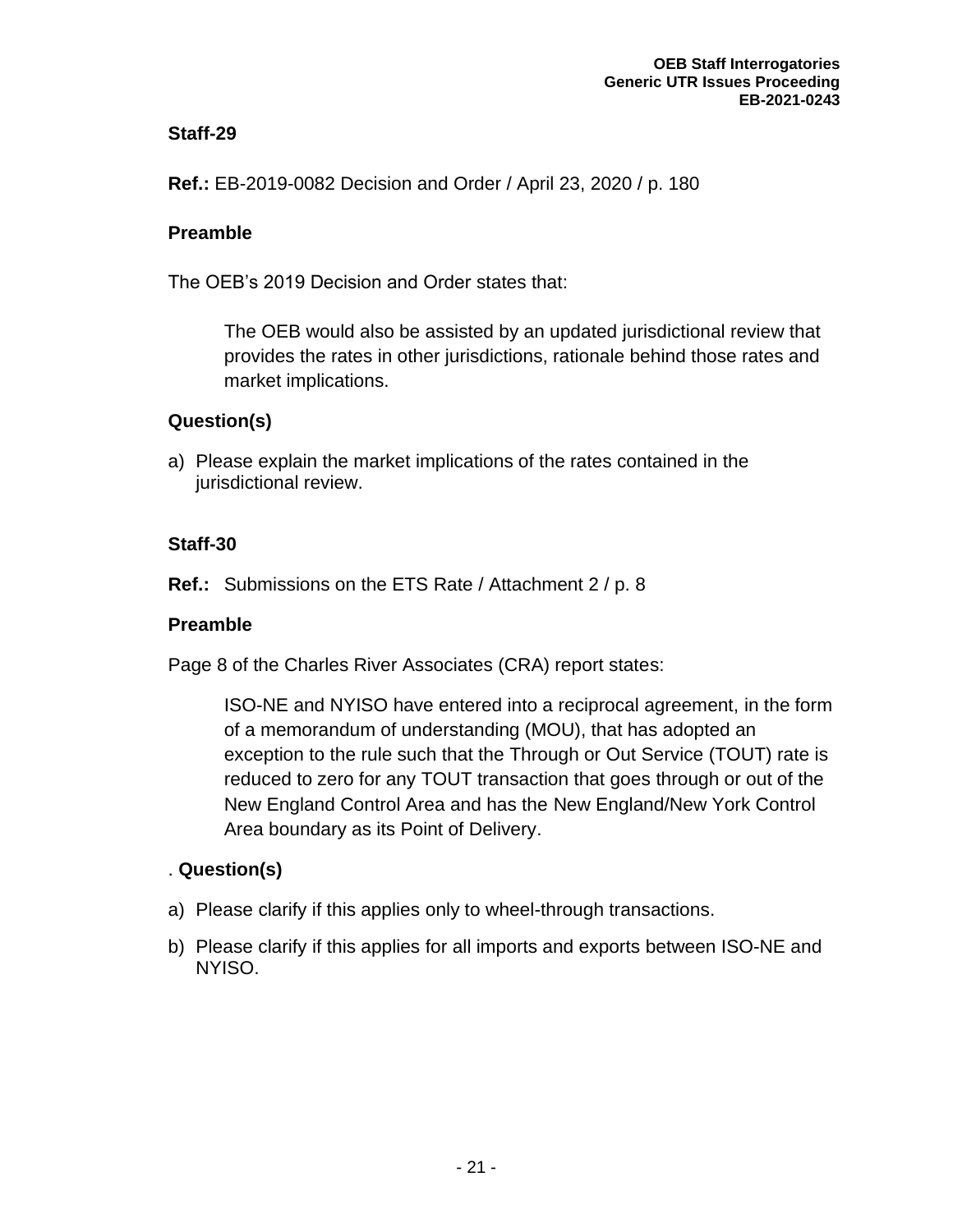**Ref.:** Submissions on the ETS Rate / Attachment 2 / p. 9

## **Preamble**

The CRA reports states that the Border Rate does not apply to any point-to-point transmission service or network service to serve load in the Midcontinent Independent System Operator, Inc. (MISO). This reciprocal arrangement falls under the Joint Agreement between MISO and PJM.

# **Question(s)**

- a) Please clarify if this applies only to wheel-through transactions.
- b) Please clarify if this applies for all imports and exports between MISO and PJM.

# **Staff-32**

**Ref.:** Submissions on the ETS Rate / Attachment 2 / Appendix B / pp. 5-9

## **Preamble**

Appendix B provides Rate Adders including Ancillary Services and Other Charges Applicable to ETS Transactions.

# **Question(s)**

a) Please provide IESO rate adders including uplift charges, ancillary services, and other charges applicable to ETS transactions.

# **Staff-33**

**Ref.:** EB-2012-0031 / Exhibit H1 / Tab 5 / Schedule 2 / Appendix B / p. 24

# **Preamble**

Table 2 provides the export charge, uplift/administration costs, and all-in costs for 2011 from-to jurisdictions included in the 2012 ETS Tariff Study.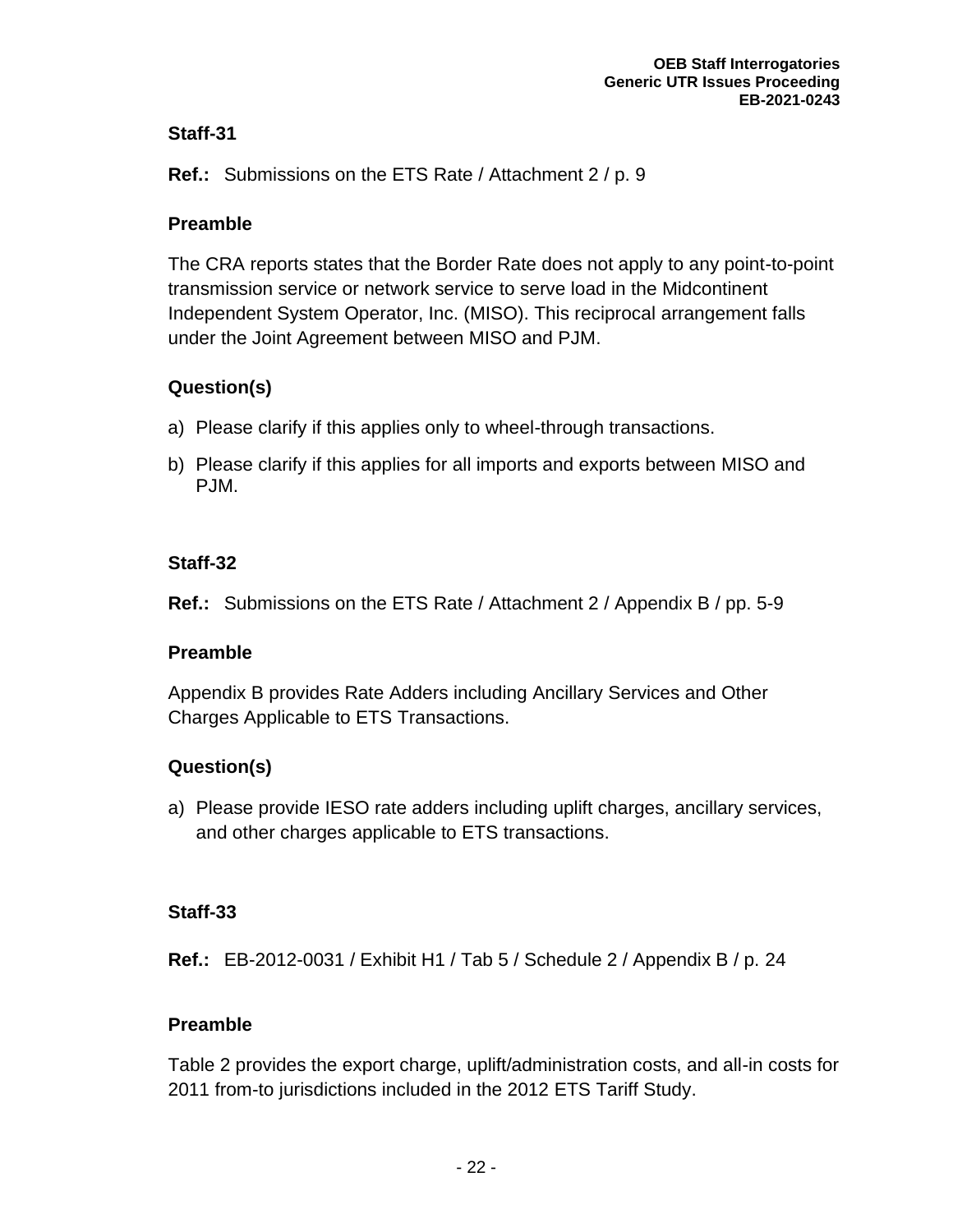# **Question(s)**

a) Please provide a similar table containing data relevant to the 2021 jurisdictional review.

## **Staff-34**

**Ref.:** Submissions on the ETS Rate / Attachment 3 / p. 2

# **Preamble**

The IESO states that intertie traders exporting energy from Ontario pay the Intertie Congestion Price (ICP), a dynamic charge set based on its market value to traders, administered through the IESO-administered market. ICP revenues are collected entirely from intertie importers and exporters for the purpose of offsetting transmission service charges paid for all transmission customers. Since 2017, an average of \$160 million per year of ICP revenue has been returned in reduced transmission costs, the majority of which has gone to domestic consumers.

- a) Please explain when the IESO established the ICP, and on what basis? Was this before or after the ETS was established?
- b) In the IESO's view, is the purpose of the ICP the same as the purpose of the ETS? Please explain whether and how the ETS and the ICP address the same or different issues.
- c) If the ICP was established after the ETS, and if the purpose of the ICP is the same as the purpose of the ETS, why did the IESO establish the ICP? Please explain.
- d) Are there incremental costs that arise specifically due to managing congestion, as opposed to costs that arise from export transactions?
- e) Explain and quantify how the ICP revenue has been distributed. Is it different from other jurisdictions?
- f) Which of the adjoining jurisdictions (Manitoba, Quebec, New York, Minnesota, and Michigan) have at least some (i.e., non-zero) regulated transmission network tariff charge applicable to all exports out of the jurisdiction?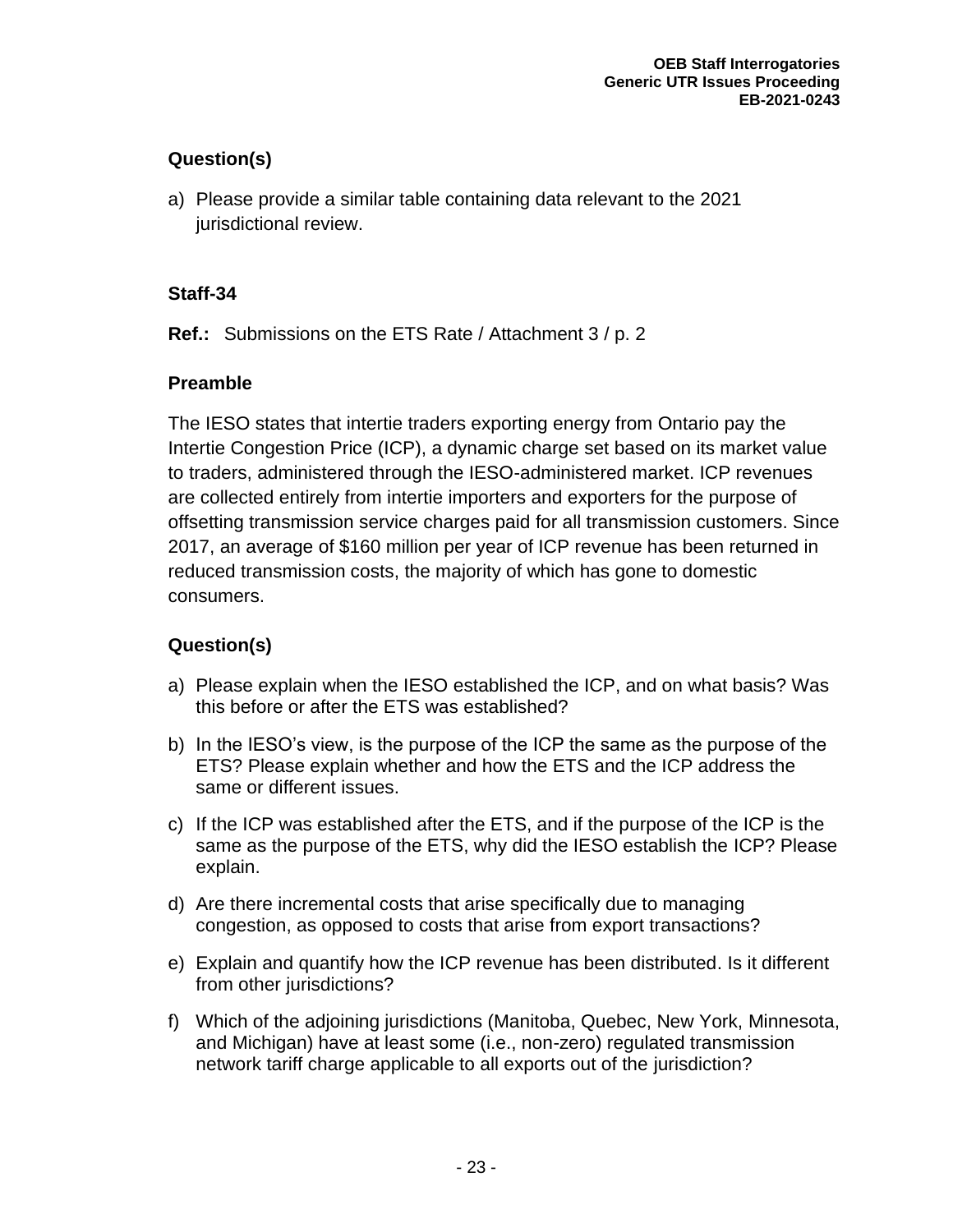- g) Please clarify if the ICP charges are analogous to other and ancillary charges in other jurisdictions and/or are uplift charges analogous to other and ancillary charges in other jurisdictions?
- h) Please explain how ICP supports open access.
- i) In the IESO's view, what would be the advantage for Ontario ratepayers and export transmission service users of relying on ICP in lieu of an ETS rate to charge for export service?
- j) In the IESO's view, what would be the disadvantage for Ontario ratepayers and export transmission service users of relying on ICP in lieu of an ETS rate to charge for export service?
- k) In the IESO's view, would relying on ICP (in lieu of the ETS rate) present risk (e.g., financial risk) to Ontario ratepayers and to those who use the transmission system in Ontario to deliver electricity to outside of Ontario? Does the IESO consider this risk appropriate? Please explain.
- l) What financial, system reliability and operability protections, if any, exist now and/or ought to exist for Ontario ratepayers and export transmission service users if Ontario were to rely on ICP in lieu of an ETS rate?

**Ref.:** Submissions on the ETS Rate / Attachment 3 / p. 2

## **Preamble**

The IESO states that due to market design changes, ICP revenues are now distributed on a semi-annual basis and the Transmission Rights (TR) market has increased the amount of revenues available to be disbursed and changed the proportion of the distribution to return almost all available funds to domestic consumers.

- a) Please provide the amount of ICP revenue returned on an annual basis to domestic customers. Are there any applicable settlement charges associated with the ICP that is returned to domestic customers?
- b) Please explain in detail how the ICP revenue is returned. Is it through the Global Adjustment, to transmitters, directly to domestic consumers or through some other means?
- c) Please provide the frequency that the ICP revenue is returned and the basis for that frequency. Is the basis a practice or prescribed? If it is prescribed,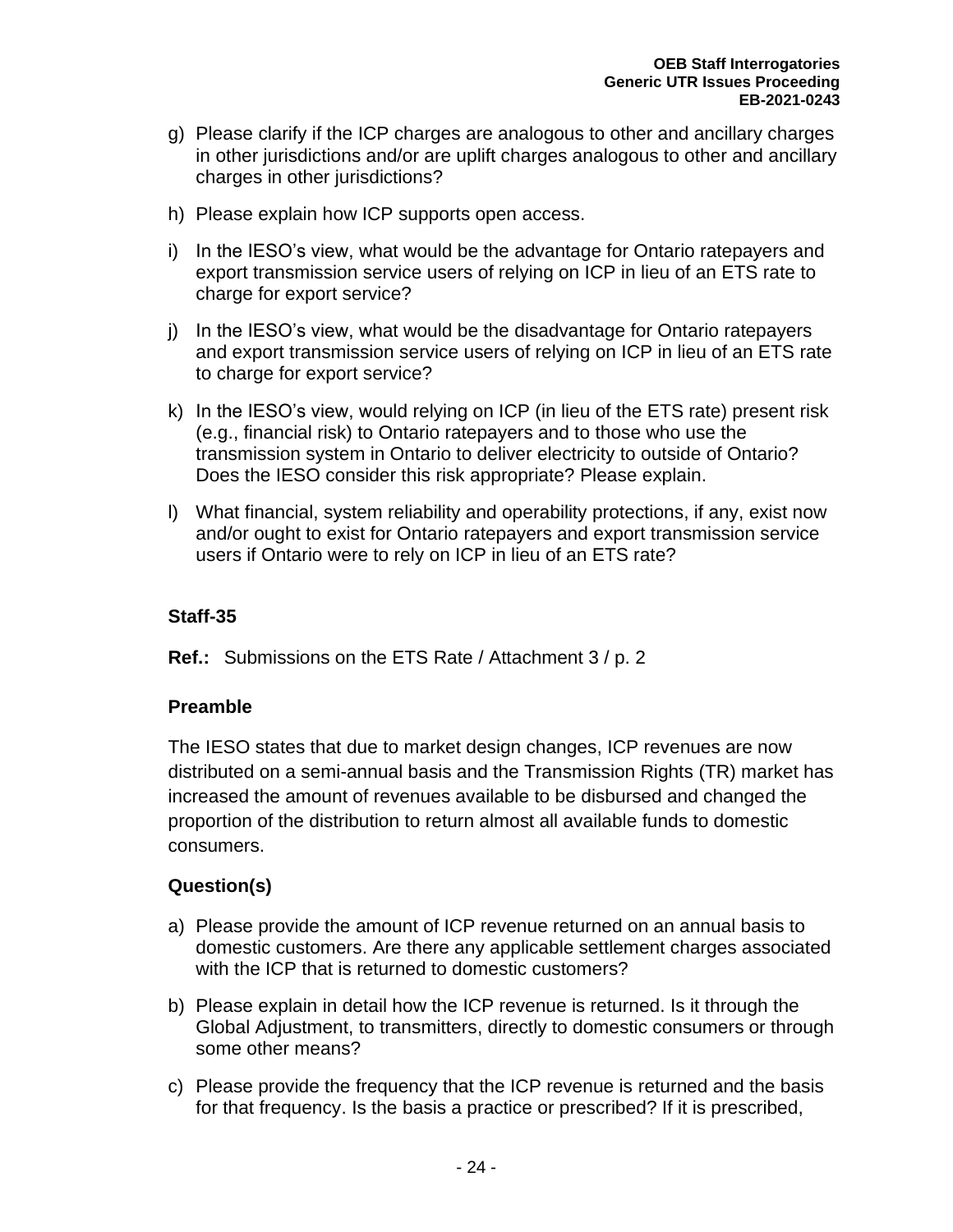where is it prescribed and by whom? What is the process for changing the frequency?

- d) Please provide the amount of transmission rights clearing account (TRCA) disbursements returned on an annual basis to domestic customers. Are there any applicable settlement charges associated with the TRCA disbursements that are returned to domestic customers?
- e) Please explain in detail how TRCA disbursements are returned. Is it through the Global Adjustment, to transmitters, directly to domestic consumers or through some other means?
- f) Please provide the frequency that TRCA disbursements are returned and the basis for that frequency. Is the basis a practice or prescribed? If it is prescribed, where is it prescribed and by whom? What is the process for changing the frequency?
- g) Does the IESO consider TRCA disbursements to domestic customers crosssubsidization? If not, why not?
- h) Please provide Ontario ICP revenue from 2012 to 2021.
- i) Please provide forecast Ontario ICP revenue from 2022 to 2027.
- j) Please provide Ontario TR Auctions Revenue from 2012 to 2221.
- k) Please provide forecast Ontario TR Auctions Revenue from 2022 to 2227.
- l) Please provide Ontario TRCA Disbursements from 2012 to 2221.
- m) Please provide forecast Ontario TRCA Disbursements from 2022 to 2027.
- n) Please provide Hydro One's export transmission load forecast and ETS revenue forecast from 2012 to 2021 and Hydro One's actual export transmission load and actual ETS revenue from 2012 to 2021.
- o) Please provide for each Ontario transmitter forecast annual load, ICP revenues and TRCA disbursements from 2022 to 2027.
- p) Please explain what would happen if the ICP forecast is not met for Ontario transmitters if the ETS is eliminated. Would there be a revenue reconciliation process for Ontario transmitters and how it would work? Will variance accounts be required?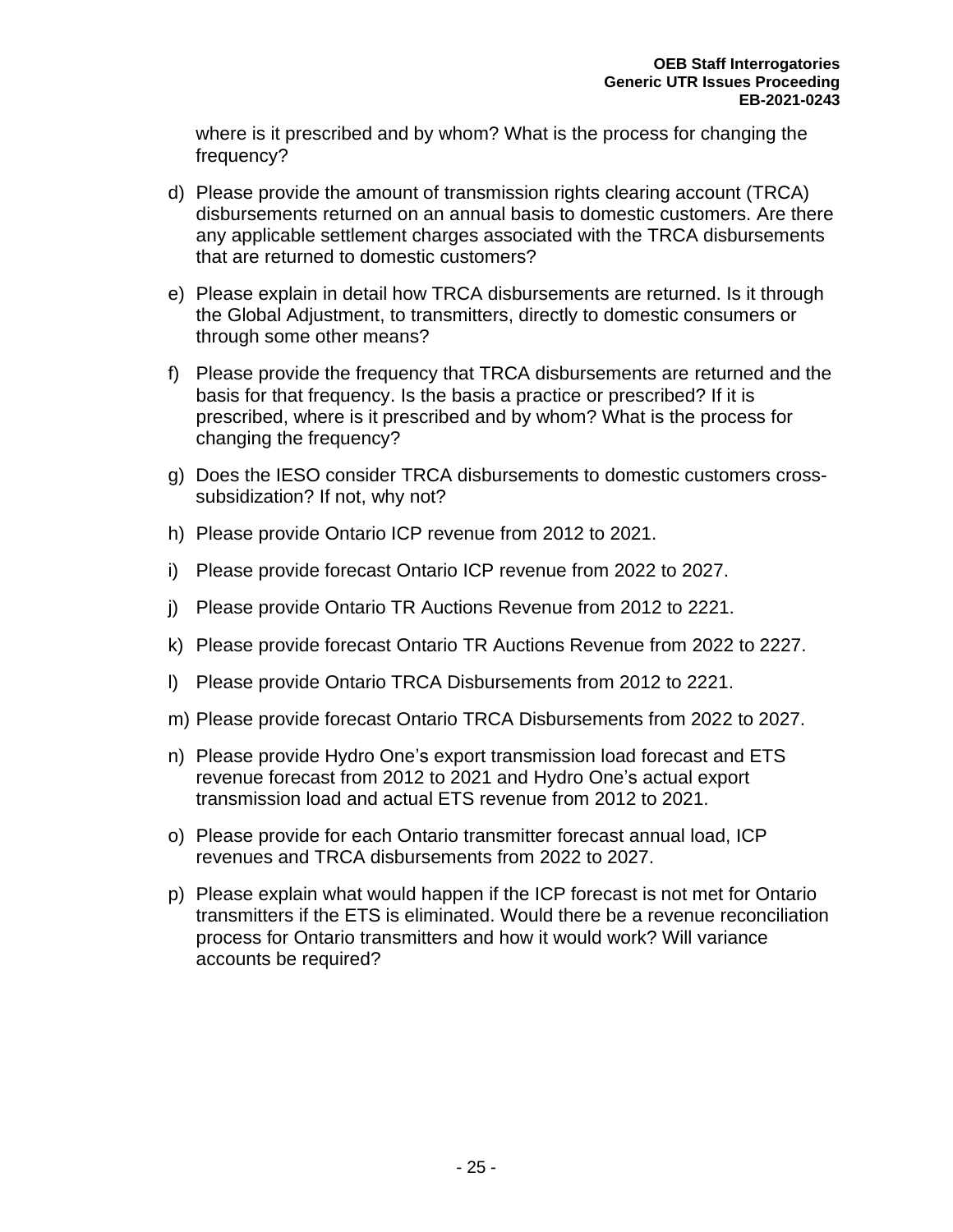**Ref.:** Submissions on the ETS Rate / Attachment 3 / p. 3

## **Preamble**

The IESO states that the ICP and ETS have an offsetting relationship such that an increase in the ETS will lead to a proportionate decrease in the ICP.

# **Question(s)**

a) Please confirm that this is a dollar-for-dollar proportional relationship. If not please clarify the increase in the ETS and the decrease in the ICP.

## **Staff-37**

**Ref.:** Submissions on the ETS Rate / Attachment 3 / p. 7

## **Preamble**

The IESO states that its planning assessments do consider maintaining export capability where required to ensure system reliability and operability, but do not specifically consider competitive exporter activity. On this basis, competitive exports are not a key driver of investment cost to the transmission system in Ontario.

- a) Please confirm that system reliability and operability will be maintained by the IESO regardless of ETS rate.
- b) If the ETS is reduced to \$0/MWh, what assurances are there that the ICP would be at a minimum of \$1.85/MWh for every hour at every intertie in Ontario?
- c) In the IESO's view, what protections exist or should be put in place to ensure that any reduction in the ETS rate is received by Ontario consumers and not received by exporters?
- d) Please confirm that through a TR Auction the successful TR holder is entitled to all the ICP revenue for an intertie for the specific period and quantity of the TR. If yes, please clarify how ICP revenue is returned to domestic consumers and the amount. If not, please explain otherwise.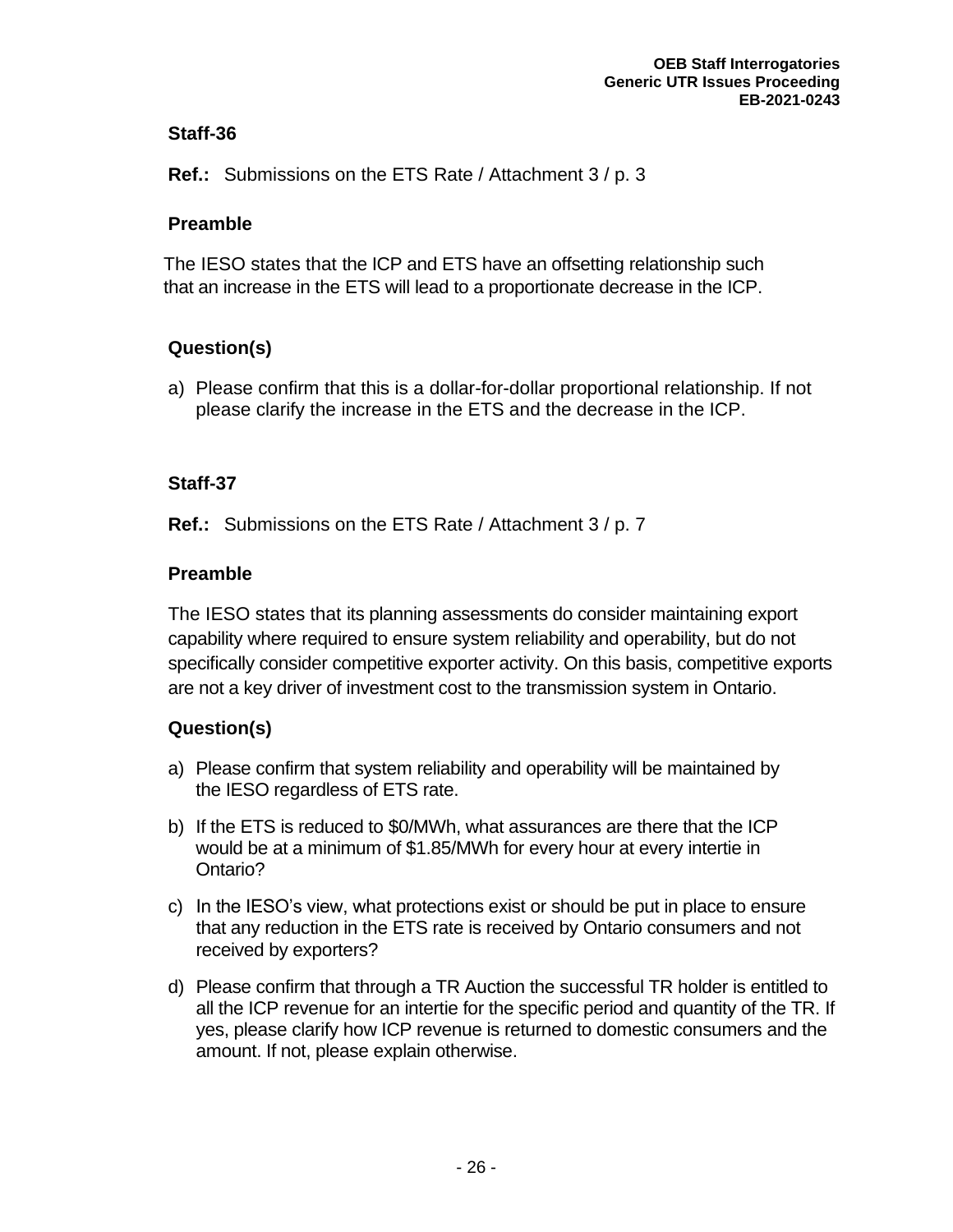**Ref.:** Submissions on the ETS Rate / Attachment 3 / Table 1 / p. 8 Submissions on the ETS Rate / Attachment 3 / p. 3

#### **Preamble**

The IESO states that prior analysis demonstrates that in one case increasing the ETS rate from \$0 to \$5.80/MWh would cause a 50% reduction in export volumes.

The maximum increase from \$1.85 to \$6.54/MWh proposed by Elenchus is an increase in the ETS rate of \$4.69/MWh. The proposed increase is calculated by OEB staff, at existing export volumes to generate \$134 million in annual ETS revenue which is an increase of about \$96 million per year.

Table 1 indicates congestion rents have declined annually since 2017 by \$109 million, from \$208 million in 2017 to \$99 million in 2020. The ETS revenue for 2020 is \$38 million for a combined ETS revenue and congestion rent of \$137 million in 2020. The 2021 Elenchus report proposed ETS rate of \$6.54/MWh would increase the ETS revenue from \$38 million in 2020 to about \$134 million based on existing volumes.

- a) Please explain how the \$38 million in ETS revenue would be recovered in future if the ETS is eliminated.
- b) Please explain and quantify any impacts other than a \$3 million (\$137 million minus \$134 million) annual difference between the combined 2020 ETS revenue and ICP revenue in Table 1 and the 2021 Elenchus Report proposed ETS revenue.
- c) Please provide a forecast of the annual ICP and TRCA disbursements for the next five years including a detailed analysis of any changes based on the ETS rate remaining at a fixed charge of \$1.85/MWh.
- d) Please provide a forecast of the annual ICP and TRCA disbursements for the next five years including a detailed analysis of any changes based on the ETS rate increasing to a fixed charge of \$6.54/MWh.
- e) Please provide a forecast of the annual ICP and TRCA disbursements for the next five years including a detailed analysis of any changes based on the ETS rate decreasing to a fixed charge of \$0.00/MWh.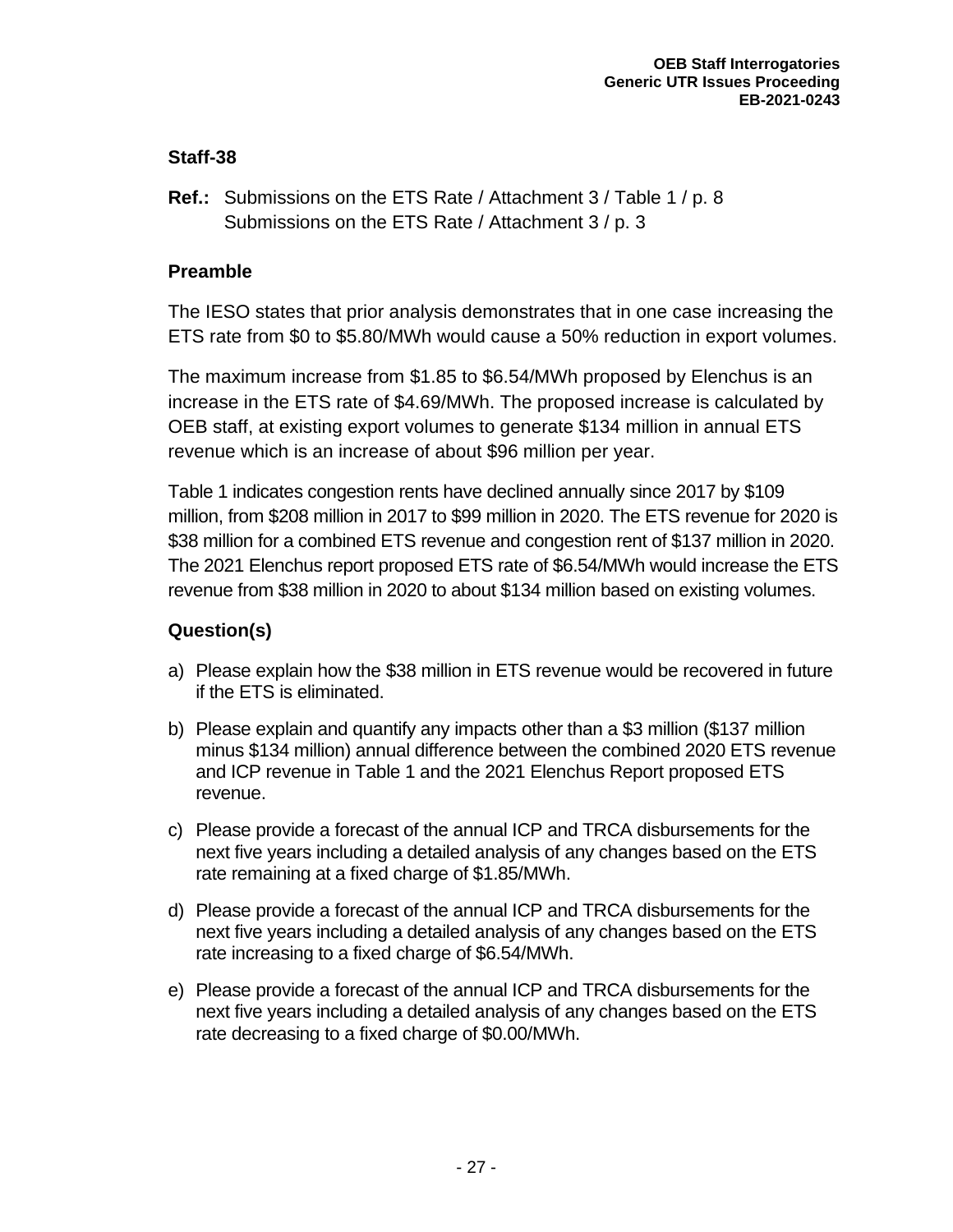- f) Please contrast how the dynamic nature of the ICP applied on some exports, compared to the fixed ETS charge applied on all exports regardless of market conditions, assures transmission customers will benefit financially.
- g) In the IESO's view, does this volatility in ICP revenue present risk to Ontario ratepayers and exporters? Please explain.
- h) How would the ETS annual revenue for Ontario transmitters be guaranteed if exports were uneconomic?
- i) As proposed by the 2021 Elenchus Report methodology the ETS rate should apply not only to Hydro One transmission assets but to all Ontario transmitters' transmission assets. Please explain the additional impact on the ICP of this proposal including if the ETS is set to zero.

**Ref.:** Submissions on the ETS Rate / Attachment 3 / Table 1 / p. 8

#### **Preamble**

Table 1 shows avoided system costs varying from \$180 million to \$153 million from 2017 to 2020. Footnote 13 indicates an avoided nuclear and renewable resource curtailment, equal to 14TWh, 12TWh, 13TWh and 14TWh for 2017 to 2020 respectively.

## **Question(s)**

a) Please provide the annually avoided system costs and energy separately for each of avoided nuclear maneuvering, hydroelectric water spillage and renewable resource curtailment from 2017 to 2020.

## **Staff-40**

**Ref.:** Submissions on the ETS Rate / Attachment 3 / Table 1 Submissions on the ETS Rate / Attachment 3 / pp. 8-9 Submissions on the ETS Rate / Attachment 3 / pp. 8-9

#### **Preamble**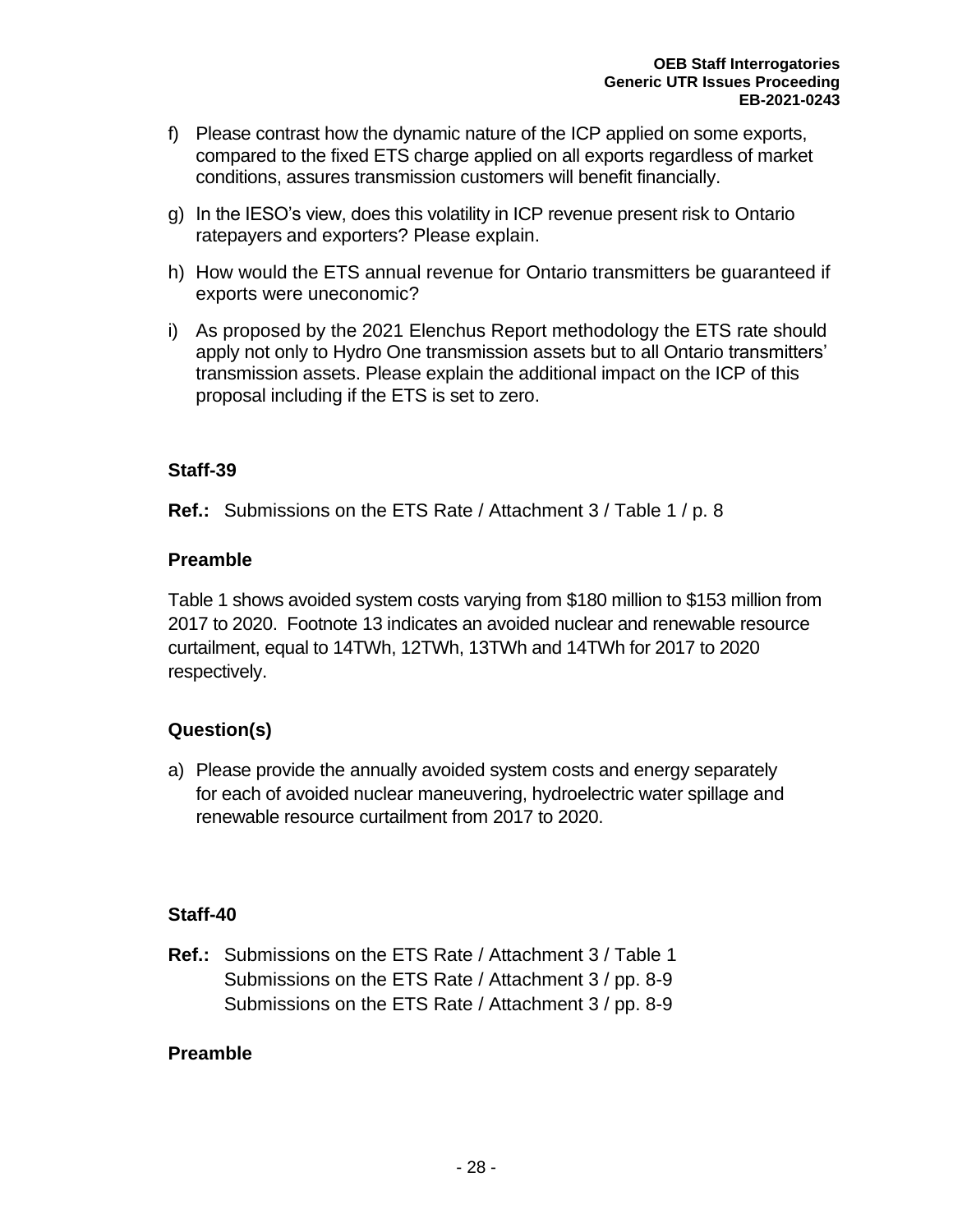The IESO typically collected between \$34 and 38 million per year through ETS tariffs and \$38 to \$52 million per year through uplift charges from 2017 to 2020. In the IESO examples on page 12 the uplift charges are shown as \$1/MWh.

# **Question(s)**

- a) Please confirm if uplifts are a fixed charge applied on all exports regardless of market conditions and the uplift rates. If not, please confirm what export activities uplift charges apply to and the rates.
- b) Please confirm if uplifts are a fixed charge applied on all imports regardless of market conditions and the uplift rates. If not, please confirm what import activities uplift charges apply to and the rates.
- c) Please provide the annual revenue and volume of export uplift charges and import uplift charges since 2017.

# **Staff-41**

**Ref.:** Submissions on the ETS Rate / Attachment 3 / p. 9

## **Preamble**

The IESO states that The ICP is set hourly based on competitive trader bids indicating how much they would be willing to pay to export over the intertie for a specific hour.

- a) Please confirm that the ICP is determined in the market schedule whereas the actual schedule of exports and imports is determined in the dispatch schedule. Please describe how these processes work.
- b) Please confirm that intertie congestion in the market schedule may not be the same as intertie congestion in the dispatch schedule. Please further confirm that the traders pay the ICP only for exports and imports that actually flow in the dispatch schedule. If this statement is not accurate, please provide an accurate version. Please elaborate on the circumstances that might give rise to a situation where there is congestion in one schedule but not in the other schedule.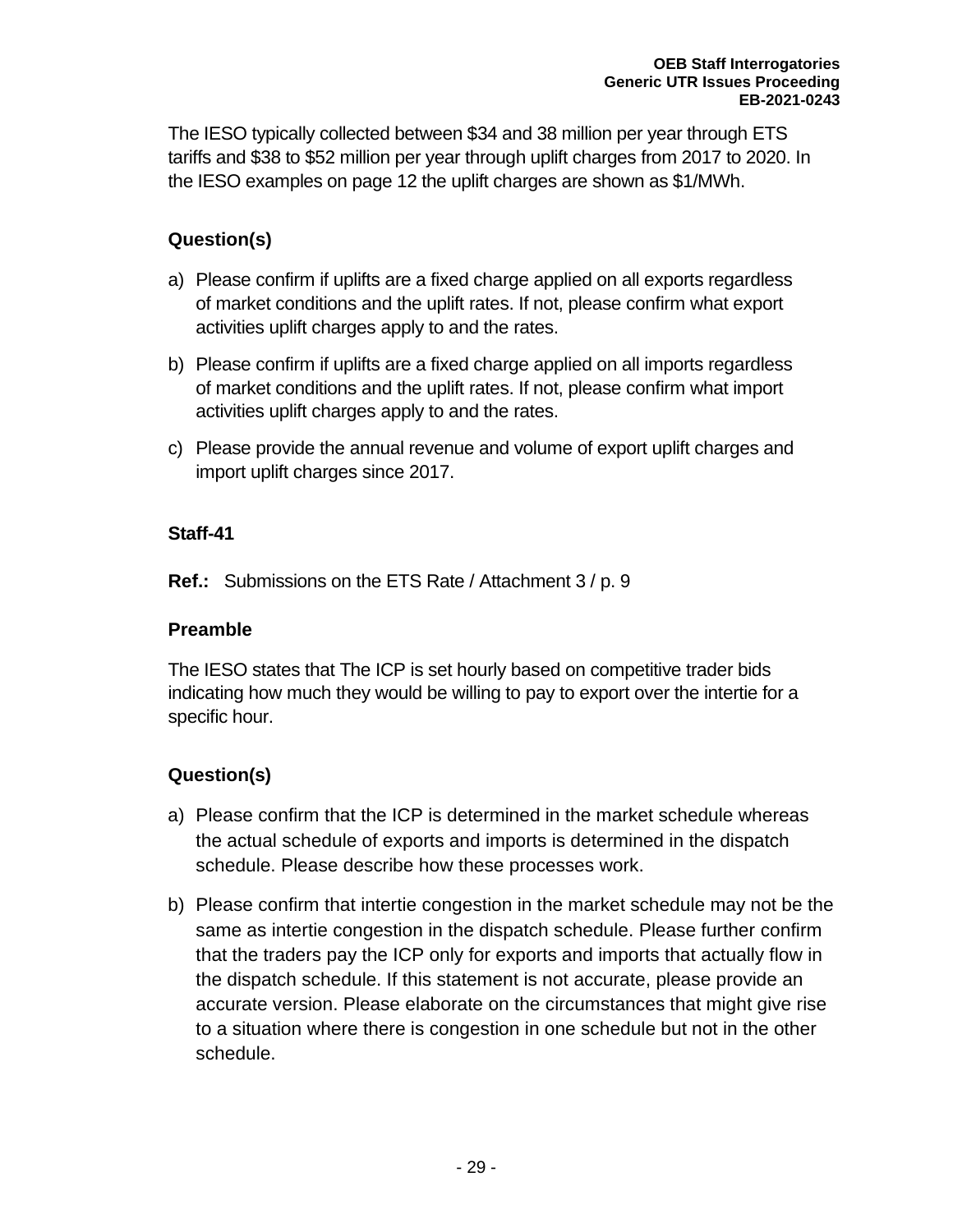- c) Please provide data on the degree of correlation between hours that are congested in the market schedule and hours that are congested in the dispatch schedule.
- d) Is it possible for an intertie to be congested in the dispatch schedule even if it is not congested in the market schedule? If this scenario can arise, please explain the implications for ICP payment flows.
- e) Please describe the methods used to manage intertie congestion in the markets with which Ontario does its electricity trading

**Ref.:** Submissions on the ETS Rate / Attachment 3 / pp. 9 -10

## **Preamble**

The IESO states that an important feature of the ICP is that it is dynamic and automatically adjusts with the value of the intertie capacity, which itself is dependent upon hourly market conditions. If hourly wholesale market prices are expected to be lower in Ontario relative to its neighbouring jurisdictions, traders will compete against one another by bidding up the price for intertie access relative to expected profit conditions. Increased competition and willingness-to-pay to flow the electricity out of Ontario will increase the ICP for which exports are charged.

- a) Please describe the methods used to manage intertie congestion in the markets with which Ontario does its electricity trading.
- b) Do these markets use the economic methodology of intertie congestion pricing that the IESO uses for Ontario?
- c) If not please explain, to the extent possible, why not.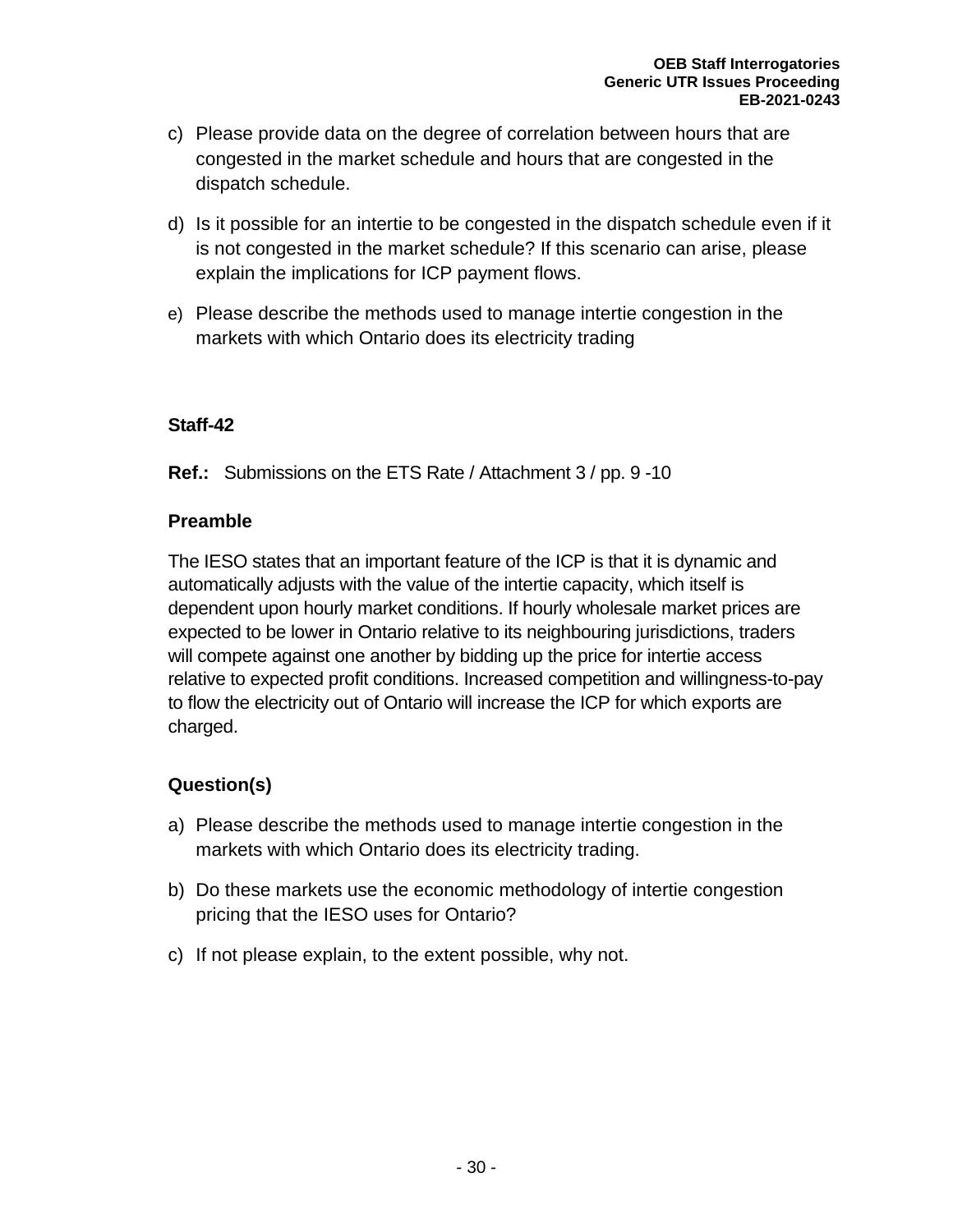**Ref.:** Submissions on the ETS Rate / Attachment 3 / pp. 9 -10

# **Preamble**

The IESO states that the ICP is set hourly based on competitive trader bids indicating how much they would be willing to pay to export over the intertie for a specific hour. The highest bids are accepted to export over the intertie during the given hour. For example, the ICP on the intertie to Michigan (where there has historically been high demand to export) averaged \$19/MWh in 2017 while annual prices on the Minnesota and New York interties are in the range of \$7-9/MWh.

# **Question(s)**

- a) Please provide the number of hours annually that the ICP was collected and the annual ICP revenue from 2017 to 2020 for each of the Michigan, Minnesota, and New York interties.
- b) Please explain the historical variability and provide a graph showing the monthly variability in the ICP at each intertie and for each jurisdiction.

# **Staff-44**

**Ref.:** Submissions on the ETS Rate / Attachment 3 / Table 2 / p. 10

# **Preamble**

The IESO states that TRs are a financial contract that entitle their holder to a share of the ICP revenue. The IESO pays the TR holders from the ICP revenues. Revenues from the TR auction plus any residual ICP revenues after payments to TR holders are disbursed, subject to a TRCA balance threshold, to domestic consumers and exporters to offset transmission costs. As shown in Table 2, approximately \$118 million was paid out in disbursements in 2020.

The footnote to Table 2 states that congestion rents apply to exports and imports.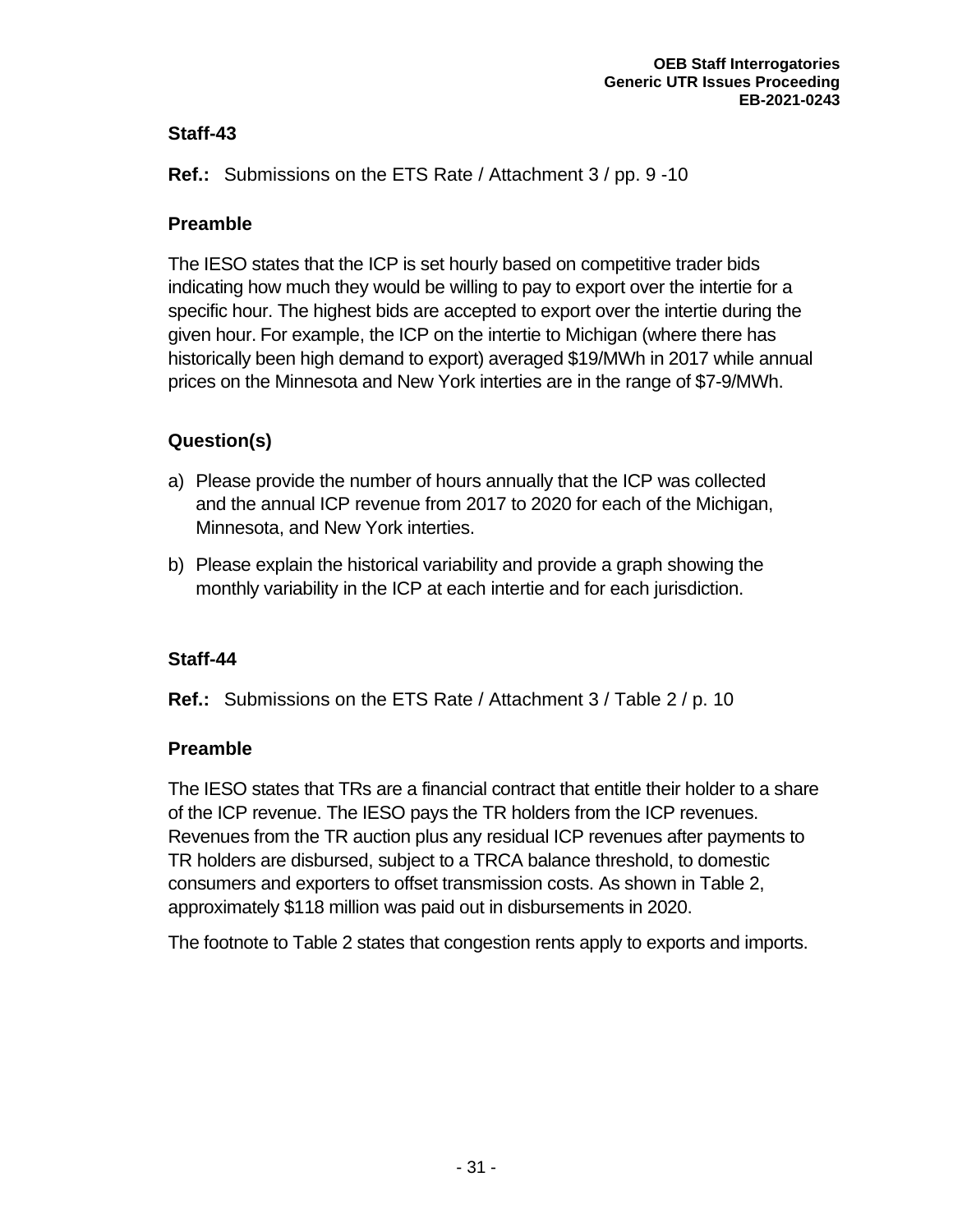# **Question(s)**

- a) Please clarify the share and amount of the ICP provided to TR holders.
- b) Please confirm that imports are subject to congestion rents and explain how these rents are calculated.
- c) Please provide the amount of congestion rents received from imports.
- d) Please clarify if uplift charges apply only to exports and if they apply to all exports. If not, please confirm what transactions uplifts charges apply to and the volume.
- e) Please specify the times and locations where ICP revenue has been or would be zero for imports and exports.

# **Staff-45**

**Ref.:** Submissions on the ETS Rate / Attachment 3 / Table 2 Submissions on the ETS Rate / Attachment 3 / pp. 10-11

# **Preamble**

The IESO states that it pays the TR holders from the ICP revenues. Revenues from the TR auction plus any residual ICP revenues after payments to TR holders are disbursed, subject to a TRCA balance threshold, to domestic consumers and exporters to offset transmission costs. As shown in Table 2, TRCA disbursements have steadily declined since 2018 to approximately \$118 million in 2020.

The IESO has stated the TRCA methodology effective 2021 will increase TRCA funds to be distributed to domestic load.

- a) Please confirm if annual payments to TR holders have exceeded congestion rents received from the market. If, so please explain why and provide the year(s), amount, and reason. Also, clarify where the revenue is obtained from to provide excess TR payments.
- b) Please explain why the annual congestion rents in Table 2 are higher than the annual payments to TR holders. Clarify what happens to the excess amount of congestion rents.
- c) Please explain the changes in TRCA methodology that will increase disbursements to domestic loads.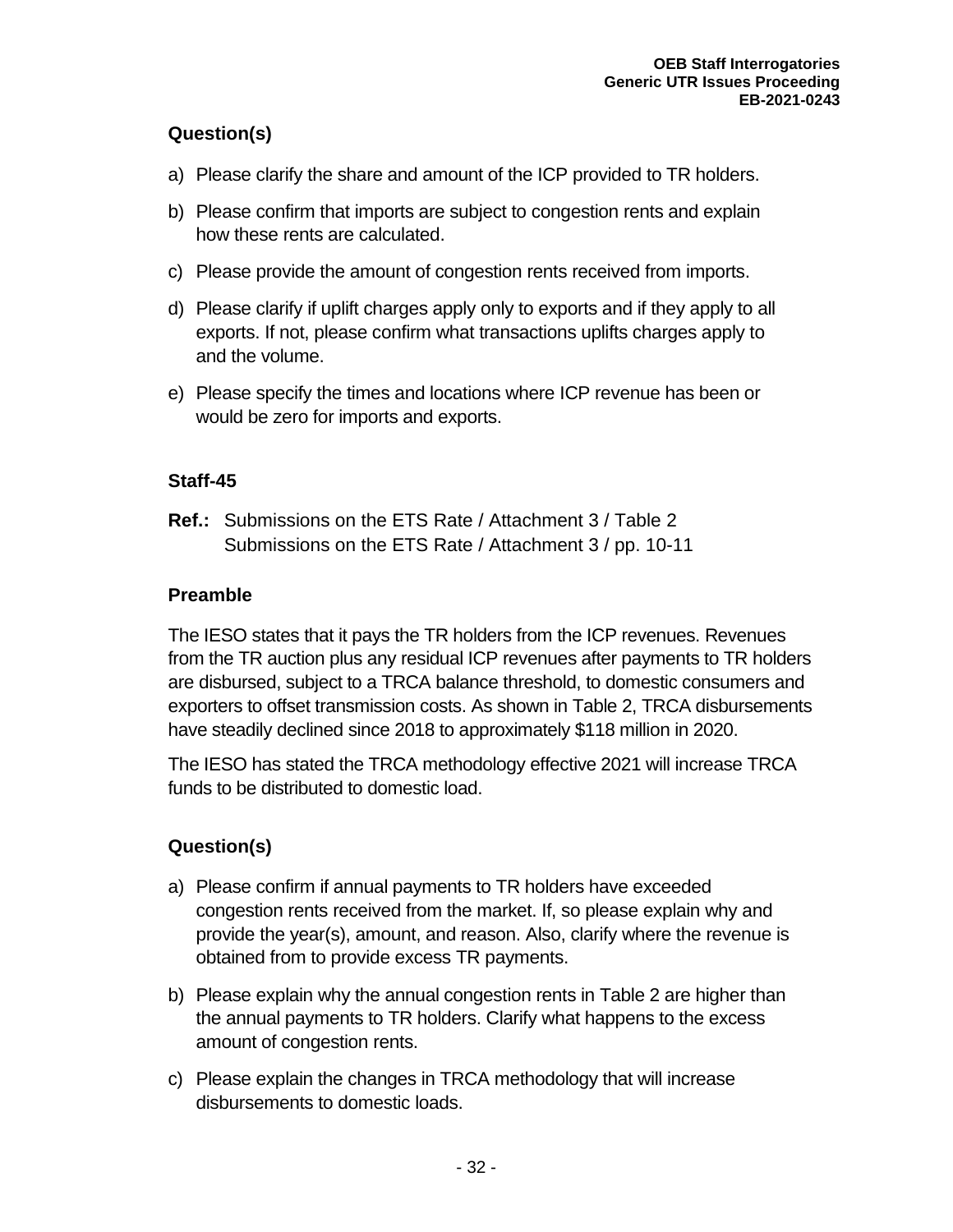- d) Please define domestic load.
- e) Please provide the 2021 actual and 5-year forecast TRCA disbursement to domestic loads.
- f) Please confirm that ICP revenues are sufficient to cover any shortfall between the revenue that the IESO receives from TR auctions and the payments the IESO is obligated to make to TR holders.
- g) In the IESO's view, what are the advantages and disadvantages for Ontario ratepayers and export transmission service users of continuing with financial transmission rights?
- h) In the IESO's view, what are the advantages and disadvantages for Ontario ratepayers and export transmission service users of discontinuing financial transmission rights?
- i) In the IESO's view, what would be the disadvantage of eliminating TR auctions? Would this reduce ICP by an equivalent amount?

**Ref.:** Submissions on the ETS Rate / Attachment 3 / p. 12

## **Preamble**

The IESO states it expects that any increase in revenue resulting from a higher ETS would be offset by an equivalent reduction in revenue from the ICP, which in turn will decrease the amount that is disbursed from the TRCA to Ontario consumers. The ICP and ETS have an offsetting relationship such that an increase in the ETS will lead to a proportionate decrease in the ICP. This offsetting relationships means that, assuming the quantity of exports remains constant, the overall value that Ontario ratepayers derive from exports would remain unchanged even if the ETS rate is increased.

The 2021 Elenchus Report presents three ETS rate options based on different cost allocation methodologies (\$6.54/MWh, \$3.66/MWh, and \$5.42/MWh respectively). Each ETS rate option represents a significant increase over the approved 2020 ETS rate of \$1.85/MWh.